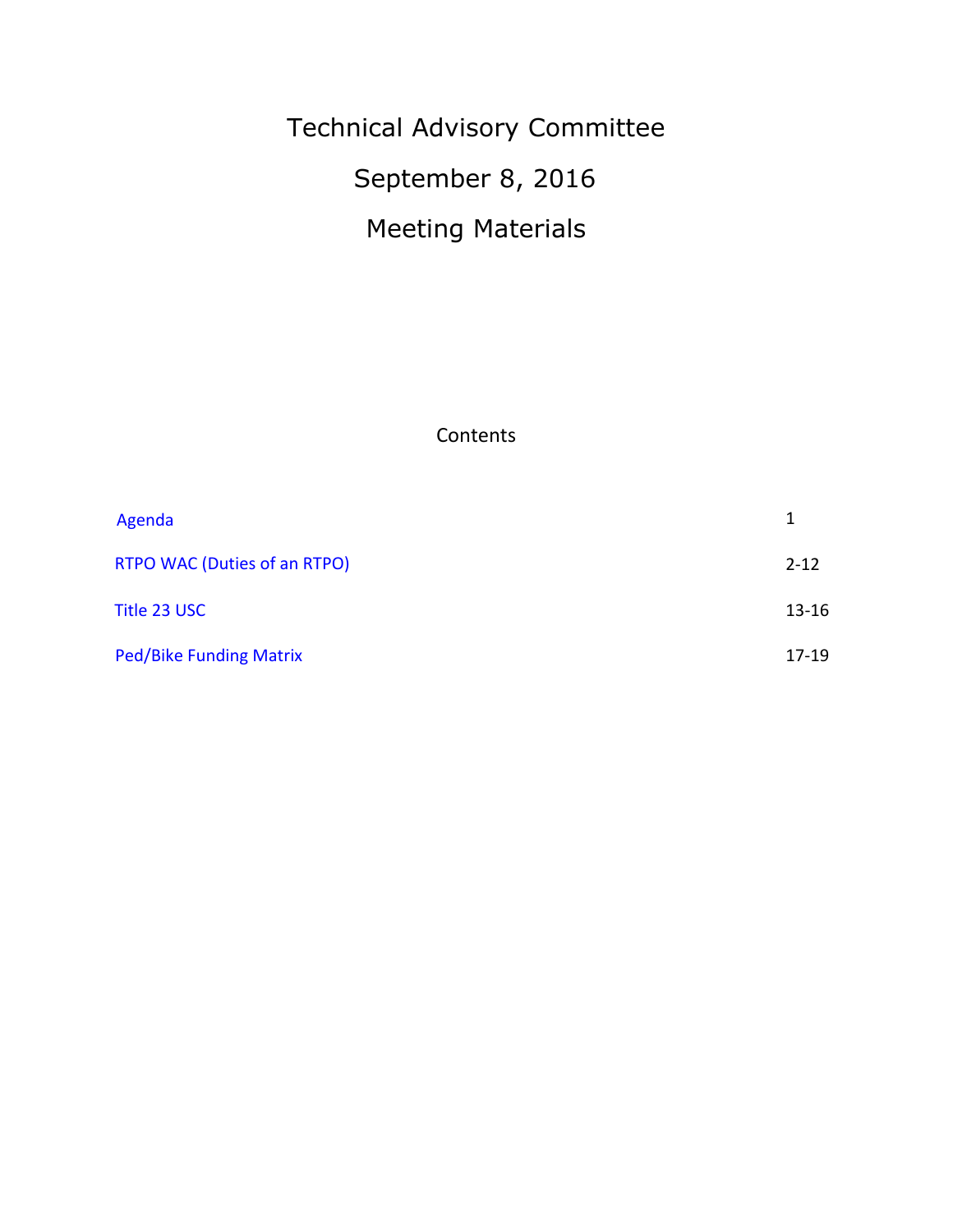#### <span id="page-1-0"></span>**ISLAND TRANSPORTATION PLANNING ORGANIZATION TECHNICAL ADVISORY COMMITTEE MEETING**

#### **1:00 PM, Thursday, September 8, 2016 Room 131, Island County Law & Justice Building**

# **AGENDA**

- 1. Welcome and Introductions
- 2. Approval of minutes from August 11 TAC
- 3. Corridor Sketch Initiative Update (John)
- 4. IRTPO Designation Update
- 5. HSTP Progress Update
- 6. RTPO Deliverables<sup>1</sup>
- 7. STBG Eligibilities $^{2,3}$
- 8. Federal Funding Obligations Update
- 9. New Items / Roundtable conversation (All)

Materials:

- 1. RTPO WAC
- 2. Title 23 USC
- 3. Ped/Bike Funding Matrix

#### **Acronym Key:**

ITPO: Island Transportation Planning Organization IRTPO: Island Regional Transportation Planning Organization ILA: Interlocal Agreement HSTP: Human Services Transportation Plan STBG: Surface Transportation Block Grant WSDOT: Washington State Department of Transportation

Please contact Brian Wood at (360) 678-7959 if there are any other items that you would like to have added to the agenda. Next meeting: Thursday, Sept 8, 2016.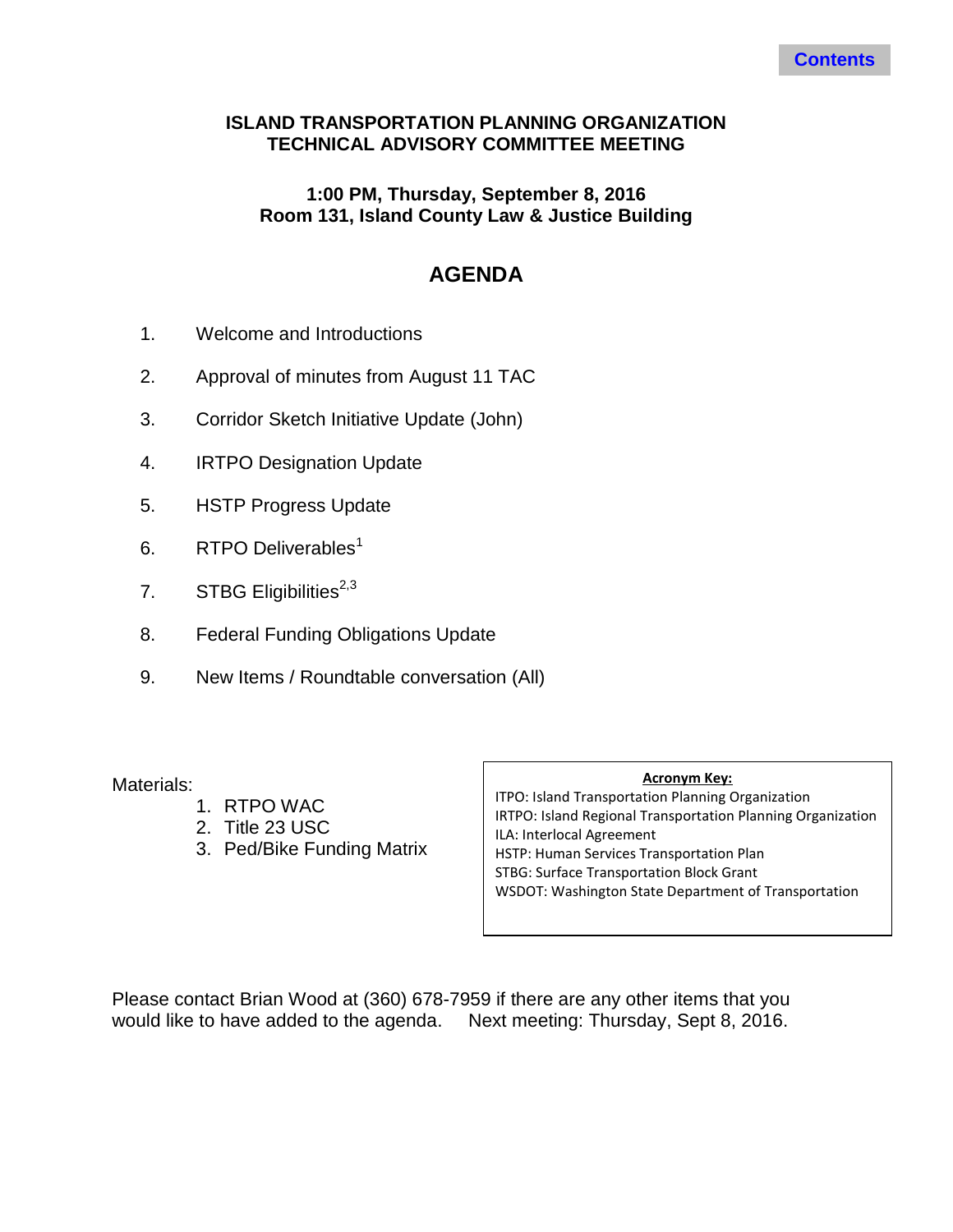# <span id="page-2-0"></span>**Chapter 468-86 WAC Last Update: 4/15/97 Rtpo planning standards and guidelines**

**WAC Sections**

#### **PART ONE**

PURPOSE/AUTHORITY 468-86-010 Authority. 468-86-020 Purpose/intent.

#### **PART TWO**

GENERAL REQUIREMENTS 468-86-030 Definitions. 468-86-040 Determining the region. 468-86-050 Establishing the organization. 468-86-060 Relationship to MPOs. 468-86-070 Designation procedures.

#### **PART THREE**

REGIONAL TRANSPORTATION PLAN 468-86-080 Least-cost planning methodology. 468-86-090 Regional transportation goals and objectives. 468-86-100 Regional transportation strategy. 468-86-110 Needs, deficiencies, data requirements, and coordinated regional transportation and land use assumptions. 468-86-120 Financial component. 468-86-130 Proposed future transportation network. 468-86-140 High capacity transit and public transportation interrelationships.

#### **PART FOUR**

**CERTIFICATION** 468-86-150 Certification.

#### **PART FIVE**

TRANSPORTATION IMPROVEMENT PROGRAM 468-86-160 Regional transportation improvement program.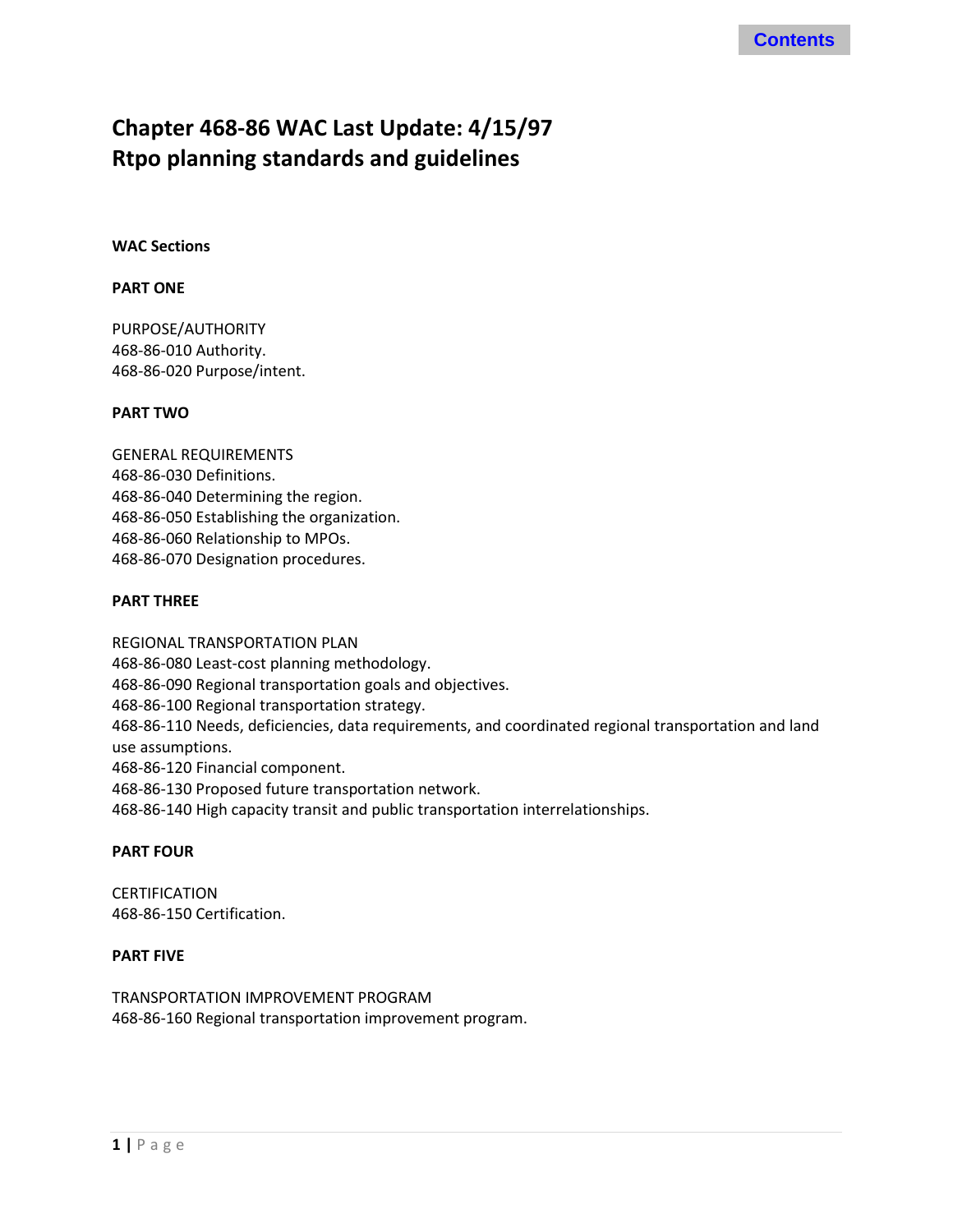#### **WAC 468-86-010 Authority.**

 The regional transportation planning program was authorized by the 1990 legislature as part of the state's Growth Management Act. The program is contained in chapter 47.80 RCW, with funding appropriations made as part of the Department of Transportation Appropriations Act.

[Statutory Authority: RCW 47.80.070 and SHB 1928, Section 5. 97-09-046 (Order 169), § 468-86-010, filed 4/15/97, effective 5/16/97.]

#### **WAC 468-86-020 No agency filings affecting this section since 2003 Purpose/intent.**

 (1) The regional transportation planning program creates a formal mechanism for local governments and the state to coordinate transportation planning for regional transportation facilities. The act authorized the creation of regional transportation planning organizations (RTPO) by local governments to coordinate transportation planning among jurisdictions and develop a regional transportation plan. The regional transportation planning program is available to all counties and cities statewide (RCW 47.80.020).

 (2) The legislature has authorized a grant program to fund this work. The department has the authority to administer this grant program, and to develop in cooperation with the RTPOs:

(a) Minimum planning standards for the development of a regional transportation plan;

(b) The RTPO regional transportation improvement program;

(c) Planning guidelines and principles;

 (d) Certification standards for the transportation portion of local comprehensive plans and countywide planning policies;

(e) The adoption of LOS standards on state transportation facilities; and

(f) RTPO regional transportation strategies.

 (3) The purpose of the minimum planning standards is to guide RTPOs in the use of the regional transportation planning grants, and in the development of planning products under the program. Work proposed by each regional transportation planning organization shall be included in a work program that demonstrates adherence to the planning standards within this chapter. The intent of the department is to provide guidance that is sufficient to ensure a minimum level of consistency across the state, while providing flexibility for regions to meet specific mobility needs.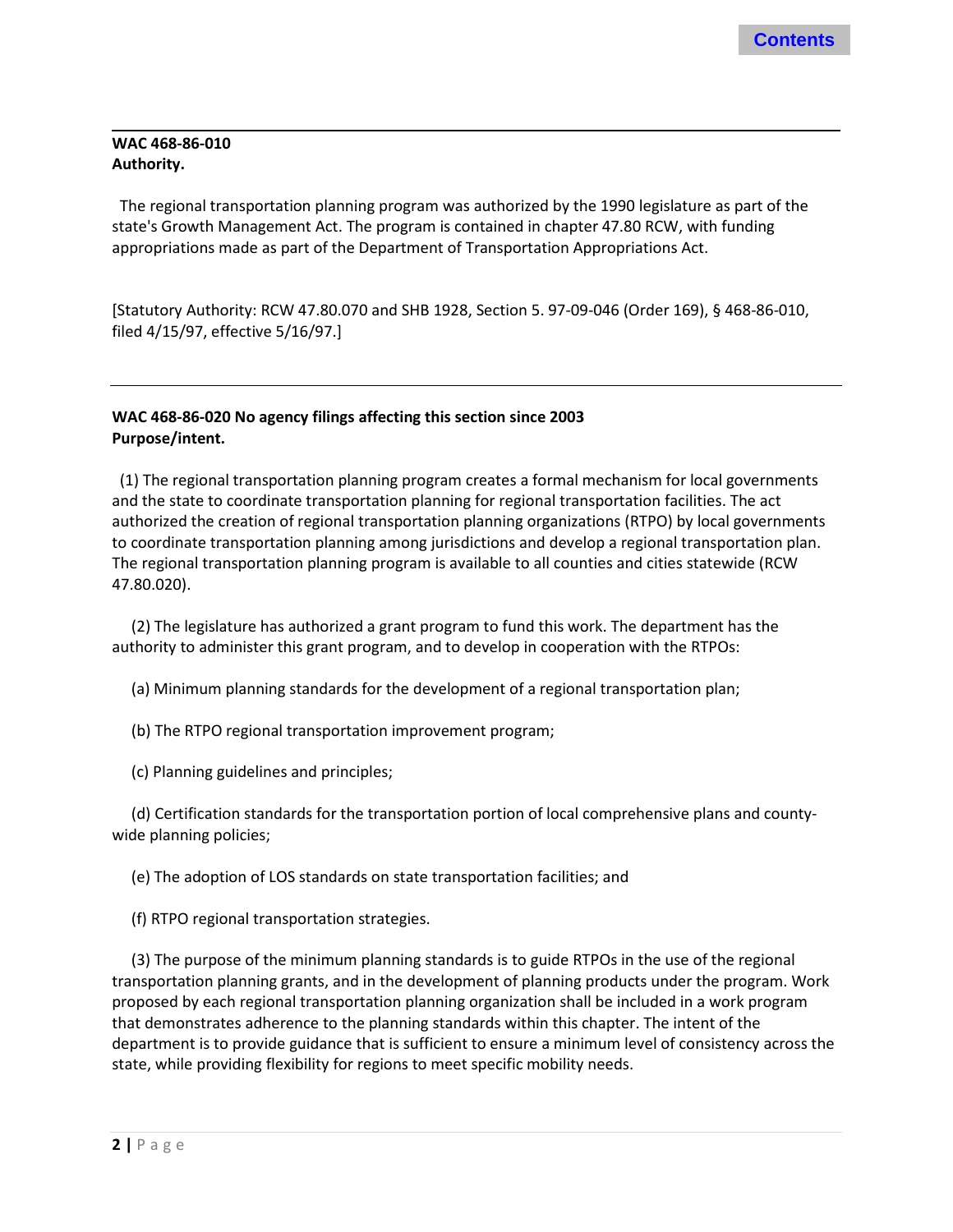(4) The department will achieve this purpose through the establishment of these rules and through the cooperative development and maintenance of a set of RTPO planning standards and guidelines. Copies of these standards and guidelines will be available through the department's transportation planning office.

[Statutory Authority: RCW 47.80.070 and SHB 1928, Section 5. 97-09-046 (Order 169), § 468-86-020, filed 4/15/97, effective 5/16/97.]

#### **WAC 468-86-030 No agency filings affecting this section since 2003 Definitions.**

 "Consistency" means that no feature of a plan or regulation is incompatible with any other feature of a plan or regulation. Consistency is indicative of a capacity for orderly integration or operation with other elements in a system.

"Department" means the department of transportation (WSDOT).

 "Least cost planning" means a process of comparing direct and indirect costs of demand and supply options to meet transportation goals and/or policies where the intent of the process is to identify the most cost-effective mix of options.

 "Level of service" means an established minimum capacity for both transit and regional arterials that must be provided per unit of demand or other appropriate measure of need.

"Organization" means regional transportation planning organization (RTPO).

 "Region" means the area that includes the local jurisdictions that comprise the regional transportation planning organization.

"Urbanized area" means those areas designated as such by the U.S. Bureau of the Census.

"Urban growth areas" means those areas designated by a county pursuant to RCW 36.70A.110.

[Statutory Authority: RCW 47.80.070 and SHB 1928, Section 5. 97-09-046 (Order 169), § 468-86-030, filed 4/15/97, effective 5/16/97.]

#### **WAC 468-86-040 No agency filings affecting this section since 2003 Determining the region.**

 Local governments should decide the geographic extent and composition of their region. The region should reflect common transportation concerns and a willingness among the local governments to work together in a cooperative planning process.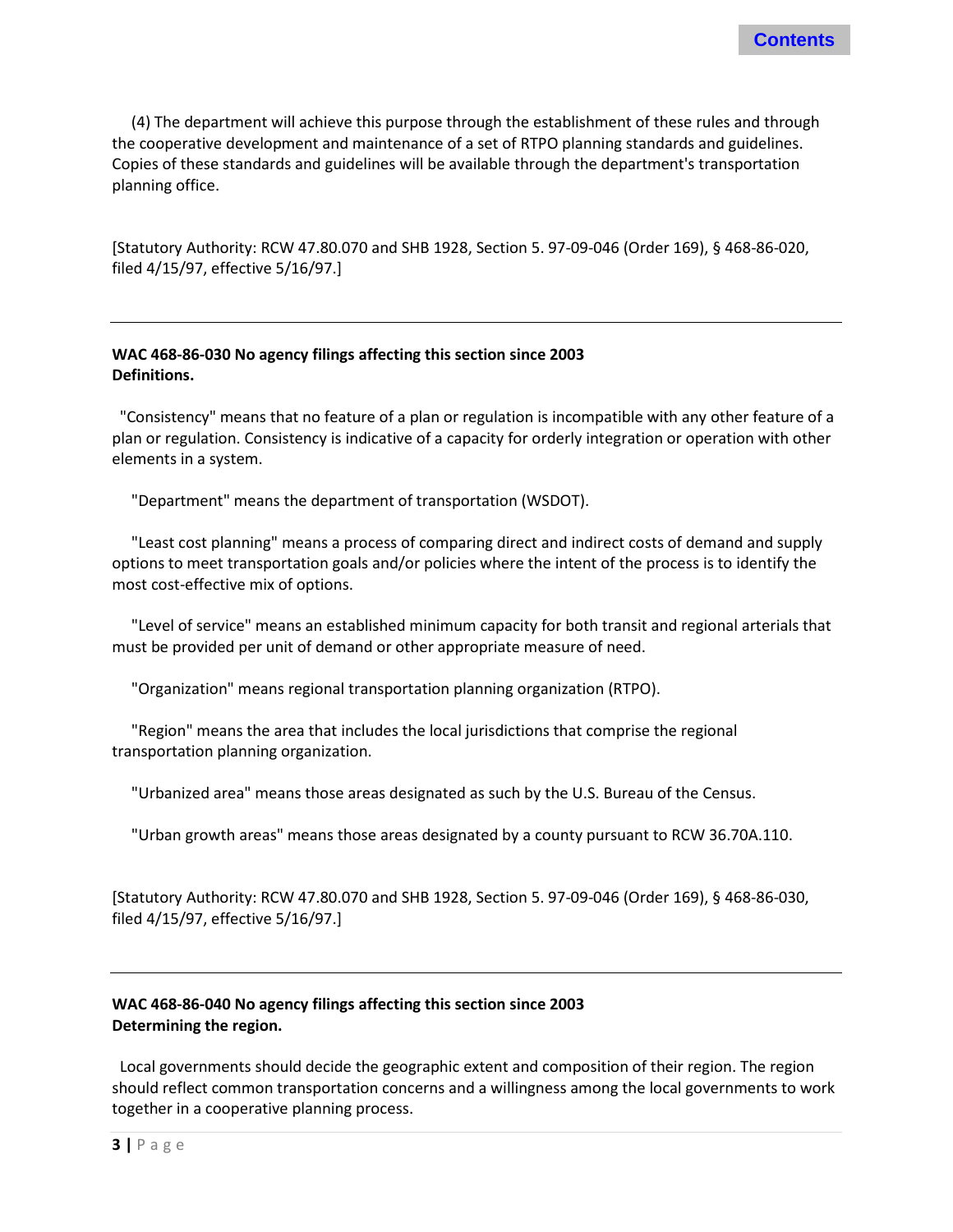[Statutory Authority: RCW 47.80.070 and SHB 1928, Section 5. 97-09-046 (Order 169), § 468-86-040, filed 4/15/97, effective 5/16/97.]

#### **WAC 468-86-050 No agency filings affecting this section since 2003 Establishing the organization.**

 (1) A regional transportation planning organization is a voluntary association of local governments within the region. It shall be a formal organization formed through an interlocal agreement that establishes the organization, defines duties and relationships, and includes a transportation policy board. The establishment of a technical advisory committee (TAC) is recommended. The RTPO must determine its own structure to ensure equitable and acceptable representation by member governments. Regions are encouraged to seek Native American tribal involvement.

[Statutory Authority: RCW 47.80.070 and SHB 1928, Section 5. 97-09-046 (Order 169), § 468-86-050, filed 4/15/97, effective 5/16/97.]

#### **WAC 468-86-060 No agency filings affecting this section since 2003 Relationship to mpos.**

 The federal government requires a regional transportation planning process in urbanized areas with over fifty thousand population. This process is carried out by metropolitan planning organizations (MPOs) that have been jointly designated by local governments and the state. The intent is that the regional transportation planning program be integrated with the metropolitan planning organization program in these urbanized areas. RCW 47.80.020 requires that RTPOs shall be the same organization as that designated as the MPO. The regional transportation planning program provides the opportunity for transportation planning in rural areas within the RTPO. The department intends to jointly administer these two programs.

[Statutory Authority: RCW 47.80.070 and SHB 1928, Section 5. 97-09-046 (Order 169), § 468-86-060, filed 4/15/97, effective 5/16/97.]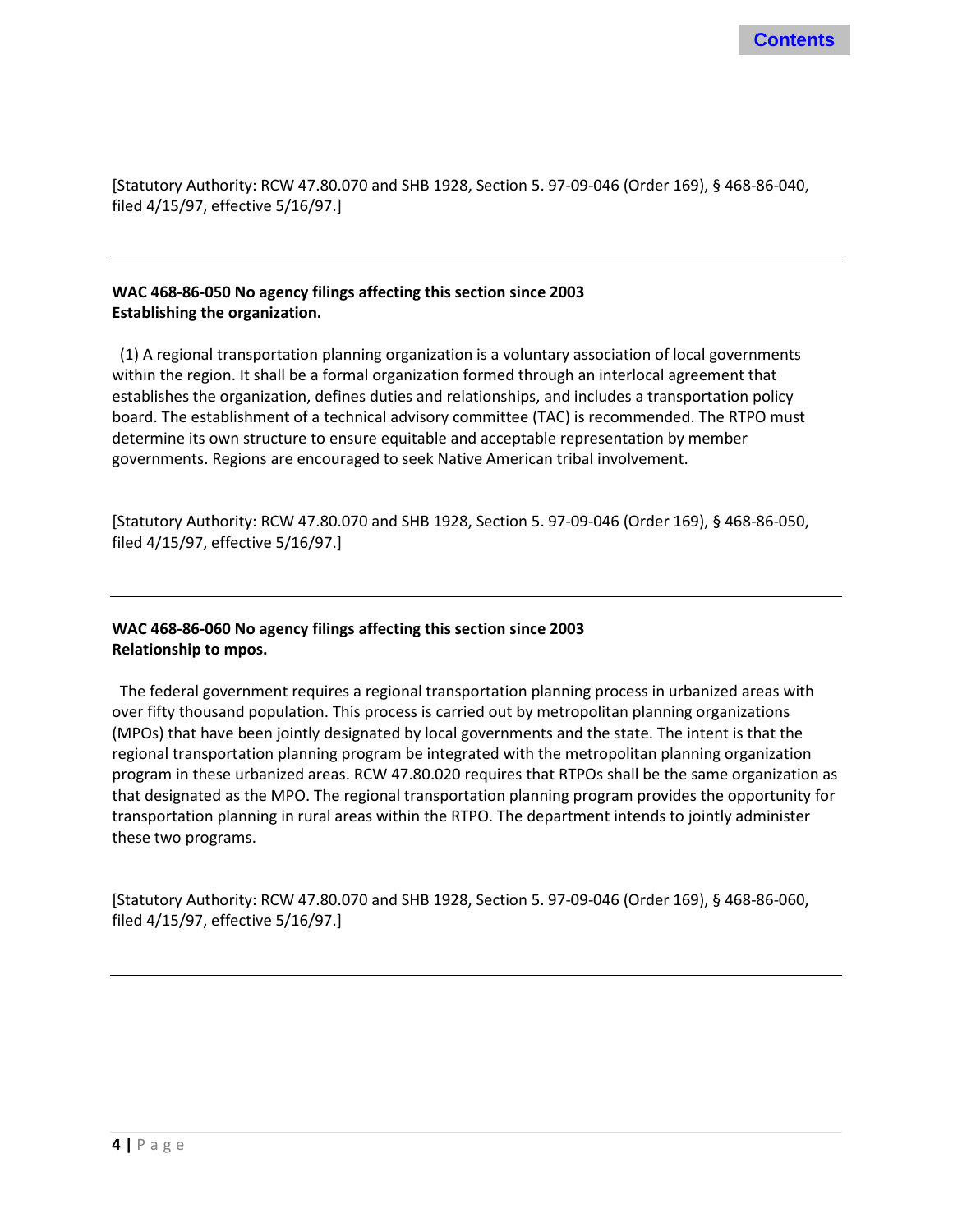#### **WAC 468-86-070 No agency filings affecting this section since 2003 Designation procedures.**

 (1) Local governments desiring participation in the regional transportation planning program must submit an RTPO designation package to WSDOT. This information is necessary for WSDOT to verify that the RTPO meets the requirements of RCW 47.80.020. This package shall contain the following items:

- (a) A description of the region;
- (b) A formal designation of the RTPO, in the form of a resolution or other legal declaration;
- (c) A list of all RTPO member local governments;
- (d) A copy of the interlocal agreement that will govern RTPO operations;
- (e) A formal designation by the RTPO of the lead planning agency; and
- (f) A description of the RTPO's transportation policy board.

 (2) WSDOT has the responsibility of verifying that RTPOs designated by local governments meet the state requirements. The most recent annual OFM population data will be used to verify population figures. WSDOT will review the RTPO designation package, make a finding of verification, and concur with or deny the local designation. Once verified, the RTPO may proceed in carrying out its duties and may receive regional transportation planning formula grants. If significant changes are made in the structure of the RTPO, WSDOT may request that another designation package be submitted for verification review.

[Statutory Authority: RCW 47.80.070 and SHB 1928, Section 5. 97-09-046 (Order 169), § 468-86-070, filed 4/15/97, effective 5/16/97.]

#### **WAC 468-86-080 No agency filings affecting this section since 2003 Least-cost planning methodology.**

 The methodology shall consider direct and indirect costs and benefits for all reasonable options to meet planning goals and objectives. The methodology shall treat demand and supply resources on a consistent and integrated basis. The regional transportation planning organizations shall consult the guidelines set forth by the department for implementing a least-cost planning methodology. Regional transportation plans should incrementally incorporate least-cost planning methodologies as these concepts are developed. The regional transportation plan adopted after July 1, 2000, shall be based on a least-cost planning methodology appropriate to the region.

[Statutory Authority: RCW 47.80.070 and SHB 1928, Section 5. 97-09-046 (Order 169), § 468-86-080, filed 4/15/97, effective 5/16/97.]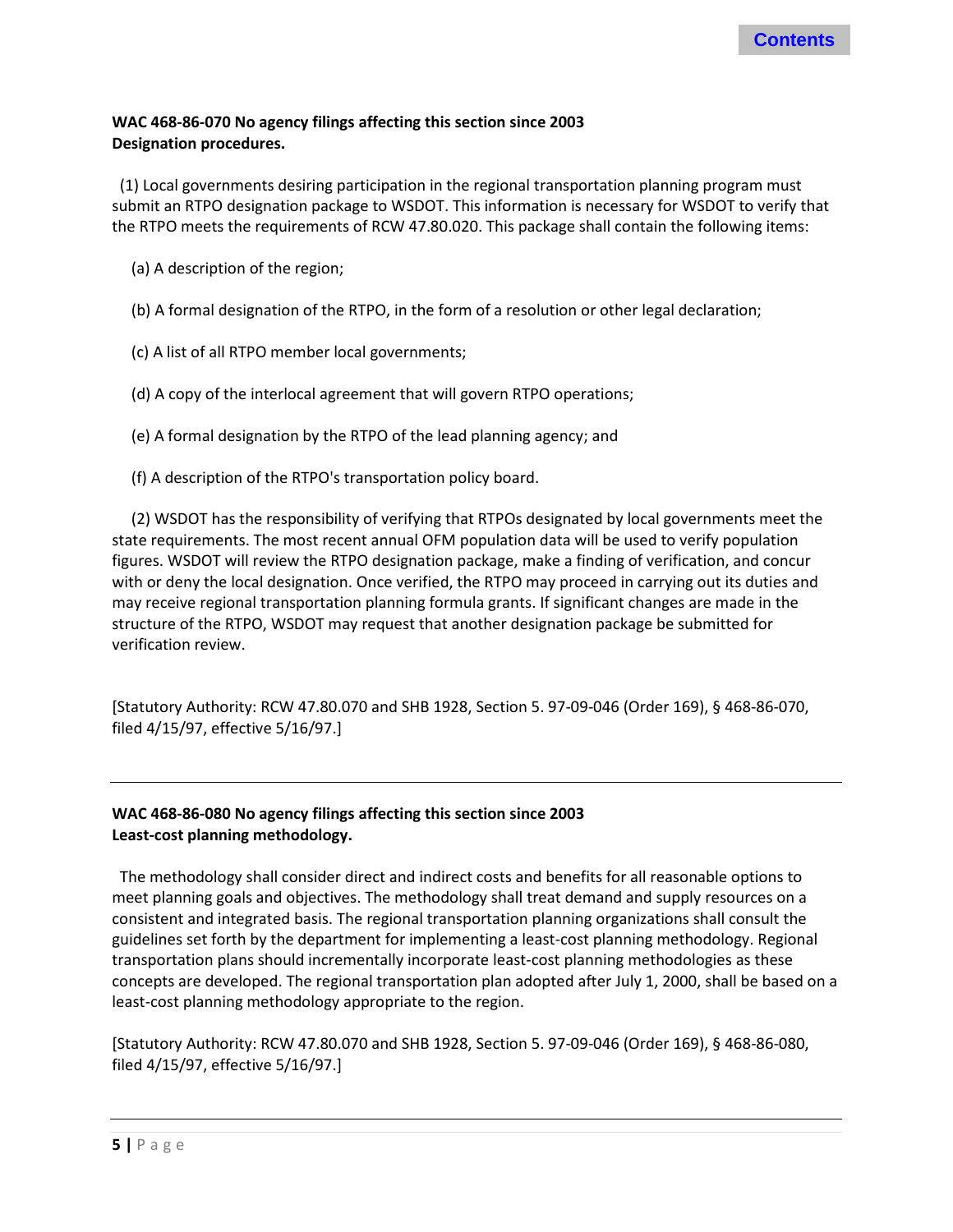#### **WAC 468-86-090 No agency filings affecting this section since 2003 Regional transportation goals and objectives.**

 The regional transportation planning program is meant to foster an ongoing transportation planning and decision-making process that actively plans for the improvement of regional transportation systems and coordinates this process among jurisdictions. The goals and objectives of the regional transportation plan should incorporate existing transportation related county-wide planning policies or multicounty transportation related planning policies where adopted and adhere to the following principles:

 (1) Build upon applicable portions of the existing local comprehensive plan and process and promote the establishment of a regional perspective into the local comprehensive plan;

 (2) Encourage partnerships between federal, state, local and tribal governments, special districts, the private sector, the general public, and other interest groups during conception, technical analysis, policy development, and decision processes in developing, updating, and maintaining the regional transportation plan;

 (3) Ensure early and continuous public involvement from conceptual planning through decision making;

 (4) Shall be ongoing, and incorporate short and long range multimodal planning activities to address major capacity expansion and operational improvements to the regional transportation system;

 (5) Use regionally coordinated, valid and consistent technical methods and data should be used in identifying and analyzing needs;

 (6) Consider environmental impacts related to the development of regional transportation policies and facilities and;

 (7) Address the policies regarding the coordination of transportation planning among regional jurisdictions, including the relationship between regional transportation planning, local comprehensive planning and state transportation planning.

 Within these principles, regions shall develop their own ongoing planning process for the development and refinement of the regional transportation plan, and provide a forum for the discussion of regional transportation planning issues.

[Statutory Authority: RCW 47.80.070 and SHB 1928, Section 5. 97-09-046 (Order 169), § 468-86-090, filed 4/15/97, effective 5/16/97.]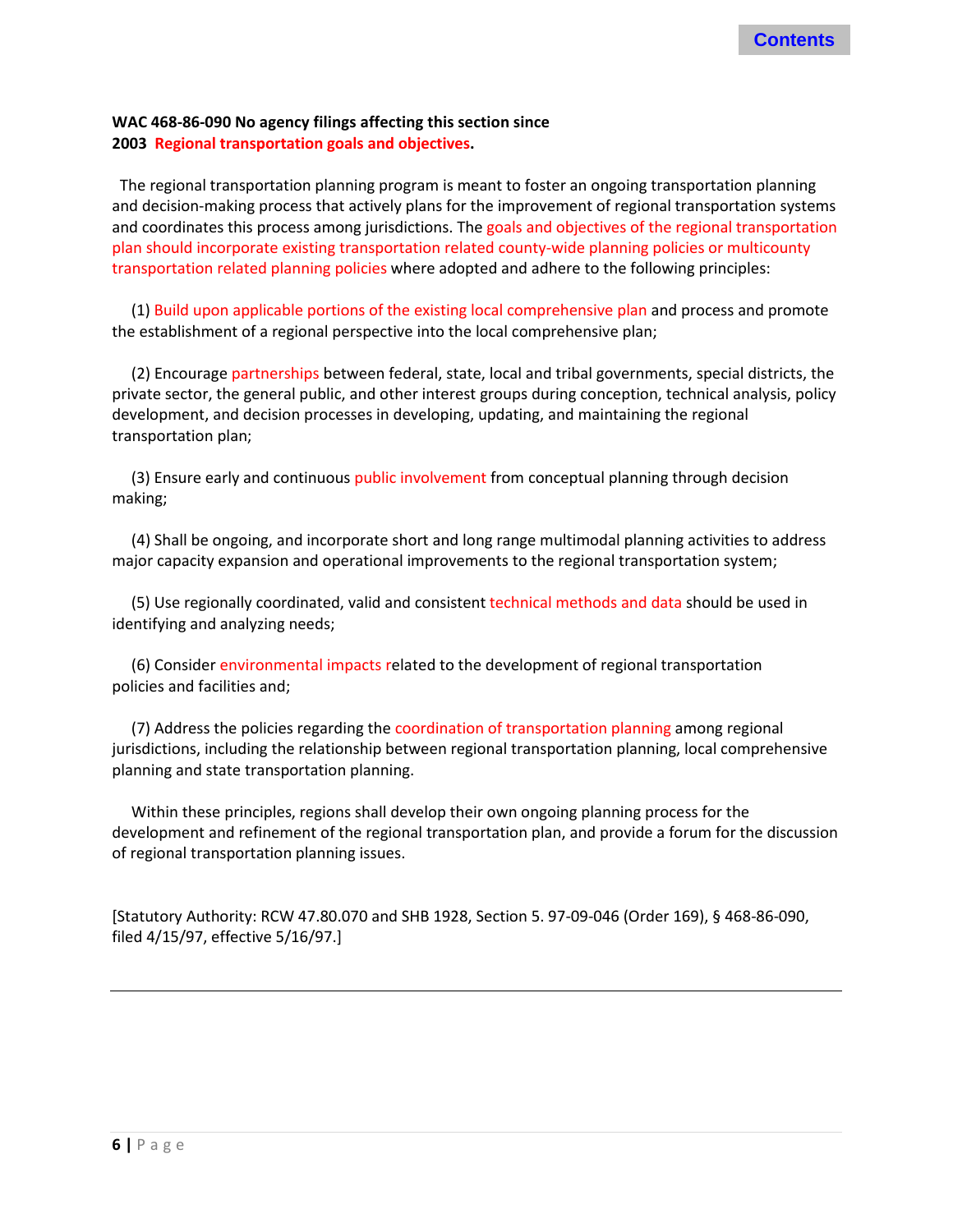#### **WAC 468-86-100 No agency filings affecting this section since 2003 Regional transportation strategy.**

Each regional transportation planning organization shall develop a regional transportation strategy. The strategy should identify alternative transportation modes within the region and recommend policies to:

- (1) Address each transportation mode;
- (2) Address intermodal connections between modes; and
- (3) Address transportation demand management where required.

 The regional transportation strategy is intended to guide development of the regional transportation plan and any periodic updates.

 Adopted multicounty and county-wide planning policies and policies from local comprehensive plans that are regional in scope and regionally consistent should provide the basis for the regional transportation strategy. The regional transportation strategy should be periodically reviewed and updated as necessary to reflect changing priorities or to maintain regional consistency.

[Statutory Authority: RCW 47.80.070 and SHB 1928, Section 5. 97-09-046 (Order 169), § 468-86-100, filed 4/15/97, effective 5/16/97.]

**WAC 468-86-110 No agency filings affecting this section since 2003 Needs, deficiencies, data requirements, and coordinated regional transportation and land use assumptions.** 

(1) The following components shall be developed and incorporated in the RTP:

 (a) An inventory of existing regional transportation facilities and services, including physical, operational, and usage characteristics of the regional transportation system;

 (b) An evaluation of current facilities and services, comparing current usage, and operational characteristics to level of service standards, and identification of regional transportation needs;

 (c) Forecasts of future travel demand, based on the regional transportation strategy and local comprehensive plans;

 (d) Identification of future regional transportation system deficiencies, comparing future travel needs for movement of people and goods to available facilities and services; and

 (e) Coordinated common regional assumptions (growth, population, employment, mode split, etc.,) among local jurisdictions for the development of all transportation models to ensure consistency within the RTPO, and: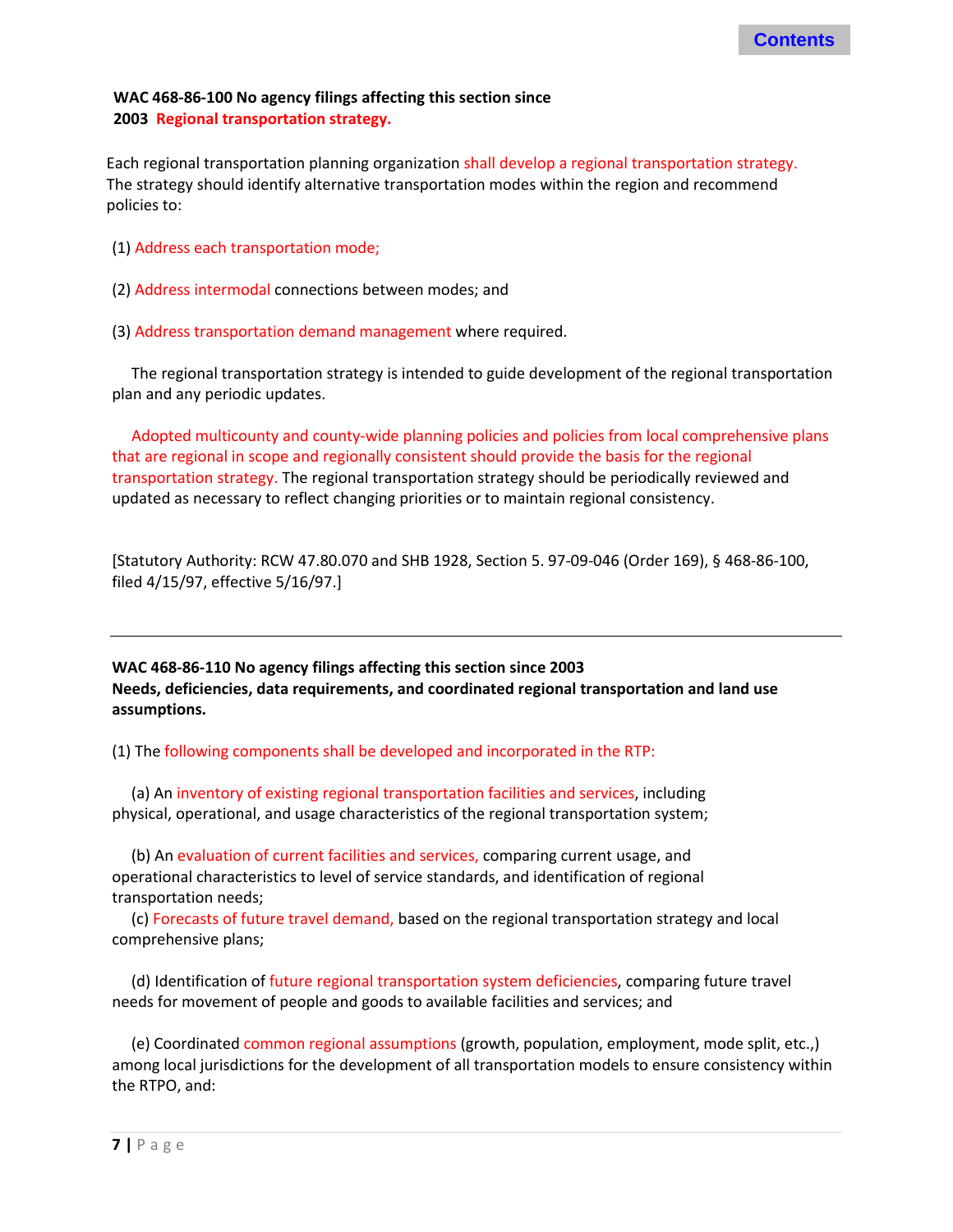(i) These common regional assumptions shall recognize the planning requirements of the state's Growth Management Act, and;

(ii) Be consistent with population forecasts prepared by the office of financial management.

 (2) Performance monitoring. An integral part of the regional transportation plan is monitoring the performance of the regional transportation system over time. This information is necessary to determine the success of plan implementation and the effect of the desired improvements on the performance of the regional transportation system. Each RTPO shall describe their performance monitoring system in the regional transportation plan. The performance monitoring measures shall include traffic volumes and vehicle miles of travel (VMT) at a minimum and can include, but are not limited to, travel time, speed, safety standards and other measures. Performance monitoring measures should be coordinated and measurable on a consistent basis throughout the RTPO.

 (3) Regional development patterns and investments. The regional transportation plan shall include a general assessment of regional development patterns and investments. This analysis is intended to provide direction and background information for updates of the regional transportation plan. The RTP updates shall be based upon a general retrospective discussion of current land use and transportation patterns and their relationship to the region's goals and objectives and elsewhere in the regional transportation plan. Current and projected development patterns and the expected magnitudes and time frame in which these developments are expected to occur should be reviewed and evaluated against the regional growth and transportation strategies. If the regional growth and transportation strategies have changed or current and projected development can be shown to be inconsistent, the plan should be updated to reflect these changes, or development policies should be updated to assure consistency and continuity of transportation and land use issues within the region. The region's interrelationships between growth and transportation should be discussed along with strategies such as access control, development of heritage corridors, and other measures designed to maintain current and proposed development patterns consistent with the regional transportation plan and the transportation and land use elements of local comprehensive plans.

[Statutory Authority: RCW 47.80.070 and SHB 1928, Section 5. 97-09-046 (Order 169), § 468-86-110, filed 4/15/97, effective 5/16/97.]

#### **WAC 468-86-120 No agency filings affecting this section since 2003 Financial component.**

The financial component shall include the following:

 (1) An analysis of funding capacity including an inventory of revenue sources for regional transportation improvements, and probable funding levels available for regional transportation improvements from each source;

 (2) Probable funding comparisons with identified current and future needs, including identified funding shortfalls; and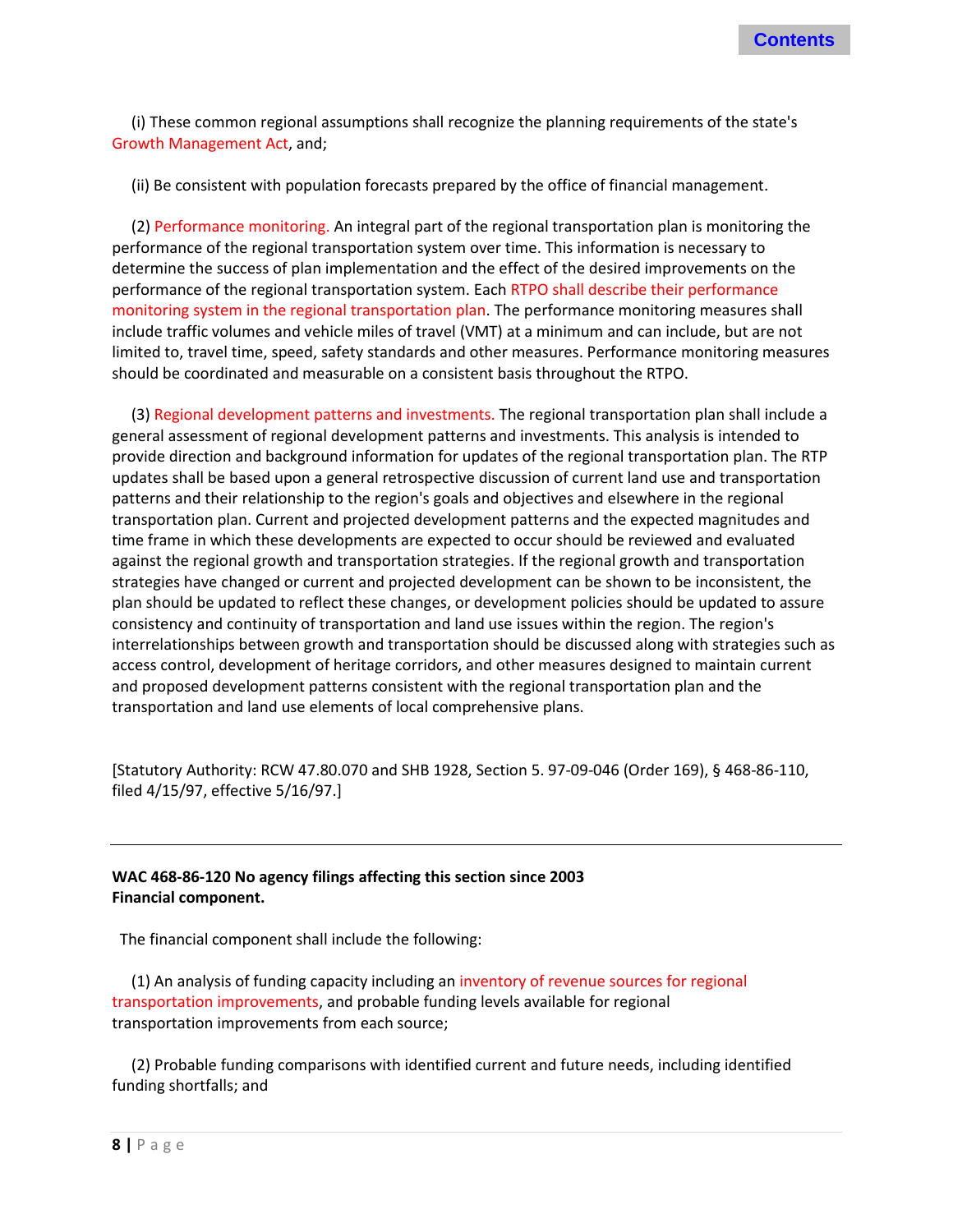(3) If funding shortfalls are identified, an analysis of additional funding resources to make up the shortfall, or a reassessment of the regional transportation strategies, at a minimum, to ensure that transportation needs fall within probable funding levels.

[Statutory Authority: RCW 47.80.070 and SHB 1928, Section 5. 97-09-046 (Order 169), § 468-86-120, filed 4/15/97, effective 5/16/97.]

#### **WAC 468-86-130 No agency filings affecting this section since 2003 Proposed future transportation network.**

 Based upon the identified needs and probable funding levels within the region, the proposed future transportation network defines specific facility or service improvements, transportation system management strategies, and demand management strategies proposed for implementation on the regional transportation system. The plan shall identify priority levels for these improvements to guide local jurisdictions and the state in implementation and development of the regional transportation improvement program.

[Statutory Authority: RCW 47.80.070 and SHB 1928, Section 5. 97-09-046 (Order 169), § 468-86-130, filed 4/15/97, effective 5/16/97.]

#### **WAC 468-86-140 No agency filings affecting this section since 2003 High capacity transit and public transportation interrelationships.**

 Within those RTPOs where there is an existing or proposed high capacity transit system, the regional transportation plan shall discuss the relationship between the high capacity transit system and conventional public transit system. This could include policies to maintain coordinated arrivals and departures of interconnecting routes, coordination with other multimodal transportation centers, and other strategies targeted at improving these intermodal relationships over time.

[Statutory Authority: RCW 47.80.070 and SHB 1928, Section 5. 97-09-046 (Order 169), § 468-86-140, filed 4/15/97, effective 5/16/97.]

#### **WAC 468-86-150 No agency filings affecting this section since 2003 Certification.**

 (1) By December 31, 1996, each RTPO shall certify, that the transportation element of all comprehensive plans for cities and counties planning under the Growth Management Act: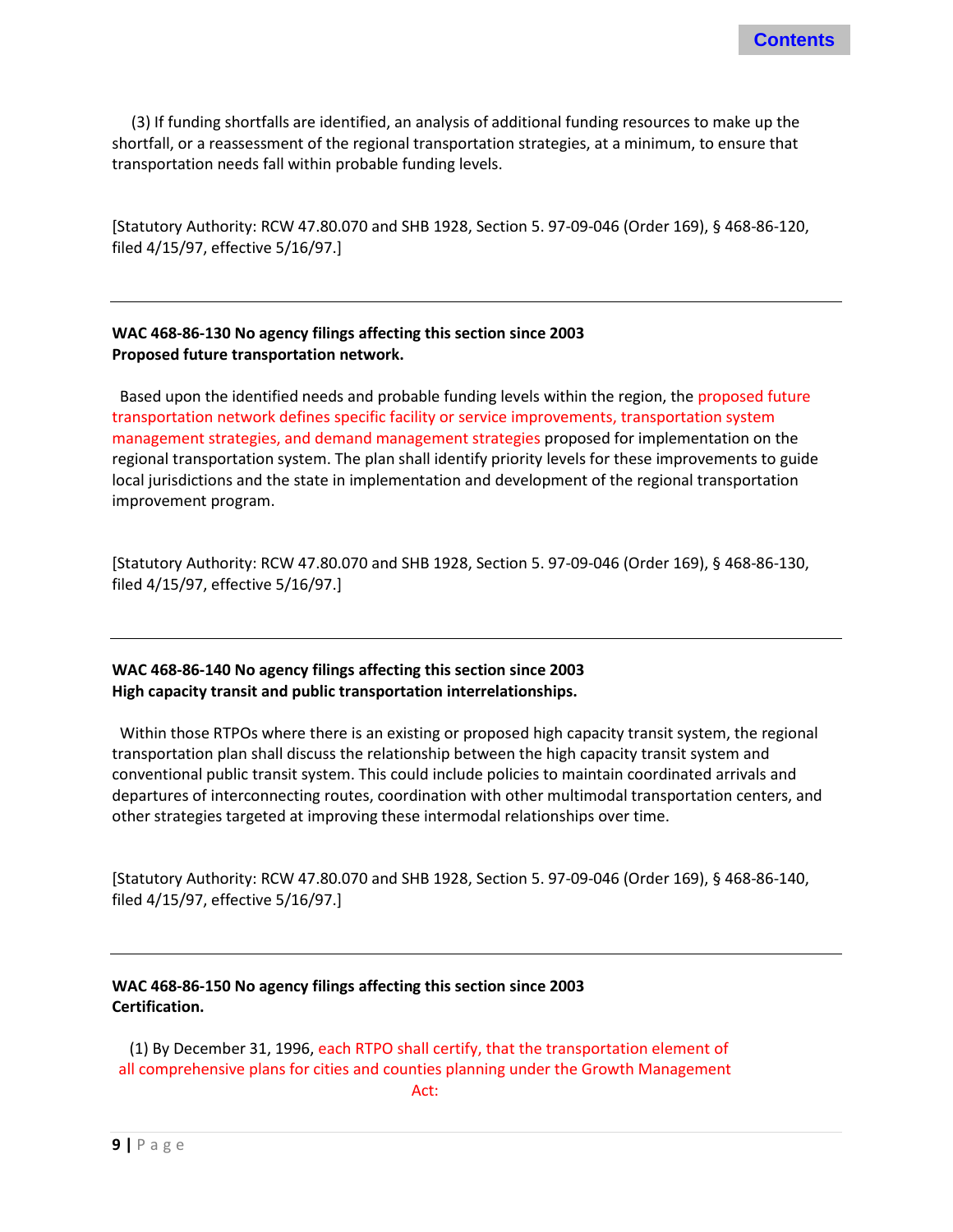(a) Reflect the transportation guidelines and principles established in the regional transportation plan;

(b) Are consistent with the adopted regional transportation plan; and

(c) Conform with the requirements of RCW 36.70A.070.

 (2) Each RTPO shall also certify that county-wide planning policies adopted under RCW 36.70A.210 and the adopted regional transportation plan are consistent.

 (3) Regions shall cooperatively define and establish measures and processes to determine regional consistency with the adopted regional transportation plan.

[Statutory Authority: RCW 47.80.070 and SHB 1928, Section 5. 97-09-046 (Order 169), § 468-86-150, filed 4/15/97, effective 5/16/97.]

#### **WAC 468-86-160 No agency filings affecting this section since 2003 Regional transportation improvement program.**

 (1) Each RTPO shall compile a regional transportation improvement program (TIP) at least once every two years. The regional TIP shall:

 (a) Be developed on a cooperative basis by local government agencies, public transit agencies, and the department of transportation within each region;

 (b) Consist of a list of regionally significant transportation projects and programs including projects proposed for construction and transportation demand management measures proposed to be implemented during each year for the next six-year period;

 (c) Consist of regionally significant projects included in the local six-year transit development plans and six-year comprehensive transportation programs required by RCW 35.58.2795, 35.77.010, and 36.81.121 for transit agencies, cities, towns, and counties;

(d) Include all proposed WSDOT projects in the region;

(e) Include only projects consistent with the regional transportation plan;

(f) Include a financial section outlining:

 (i) Sources of funding reasonably expected to be received for each year of the ensuing three-year period; and

 (ii) All assumptions and explanations supporting the expected levels of funding consistent with information included in the financial component of the regional transportation plan.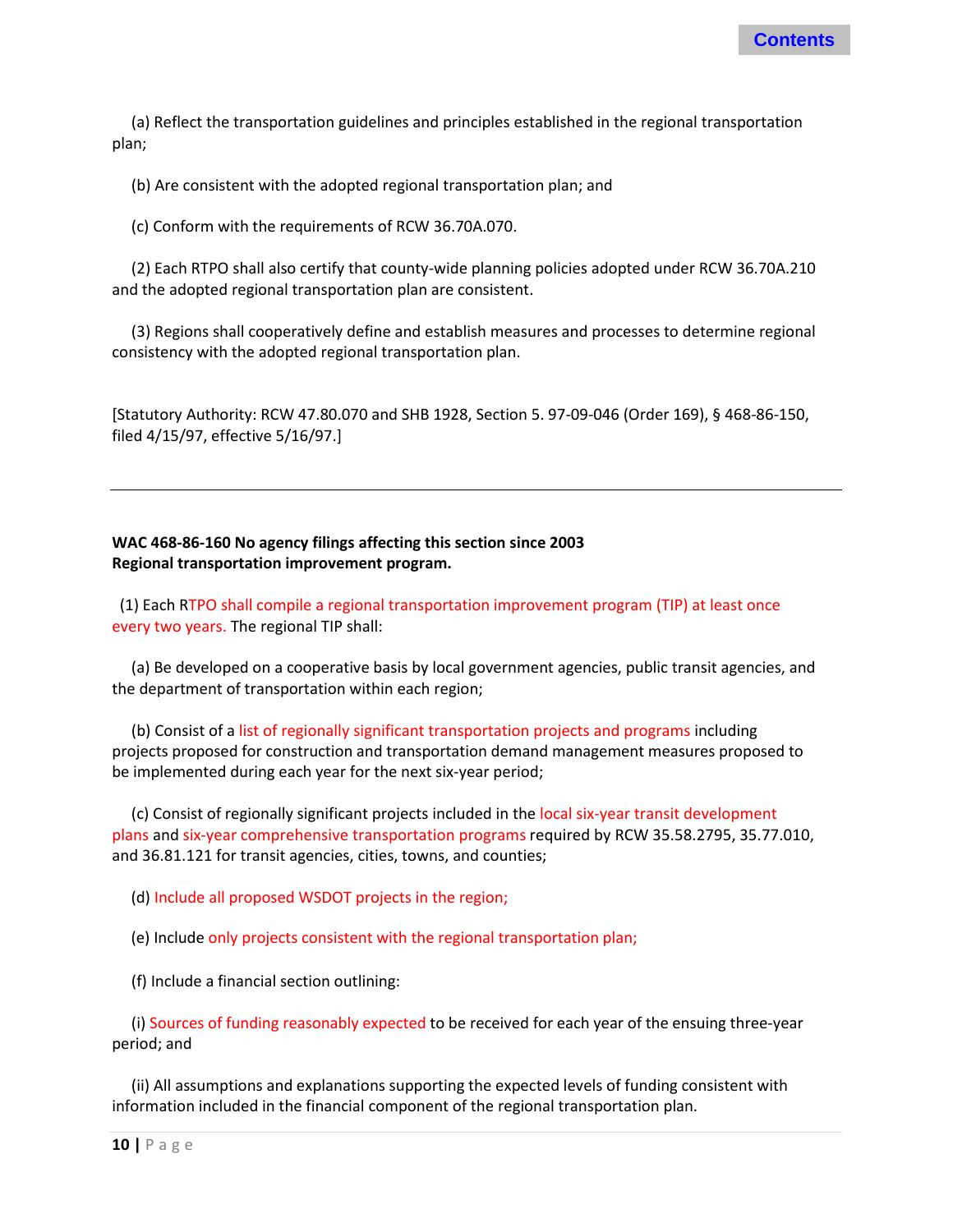

 (2) The six-year regional TIP developed by each RTPO is intended for use as a planning document and shall be available at the lead planning agency office of the RTPO.

[Statutory Authority: RCW 47.80.070 and SHB 1928, Section 5. 97-09-046 (Order 169), § 468-86-160, filed 4/15/97, effective 5/16/97.]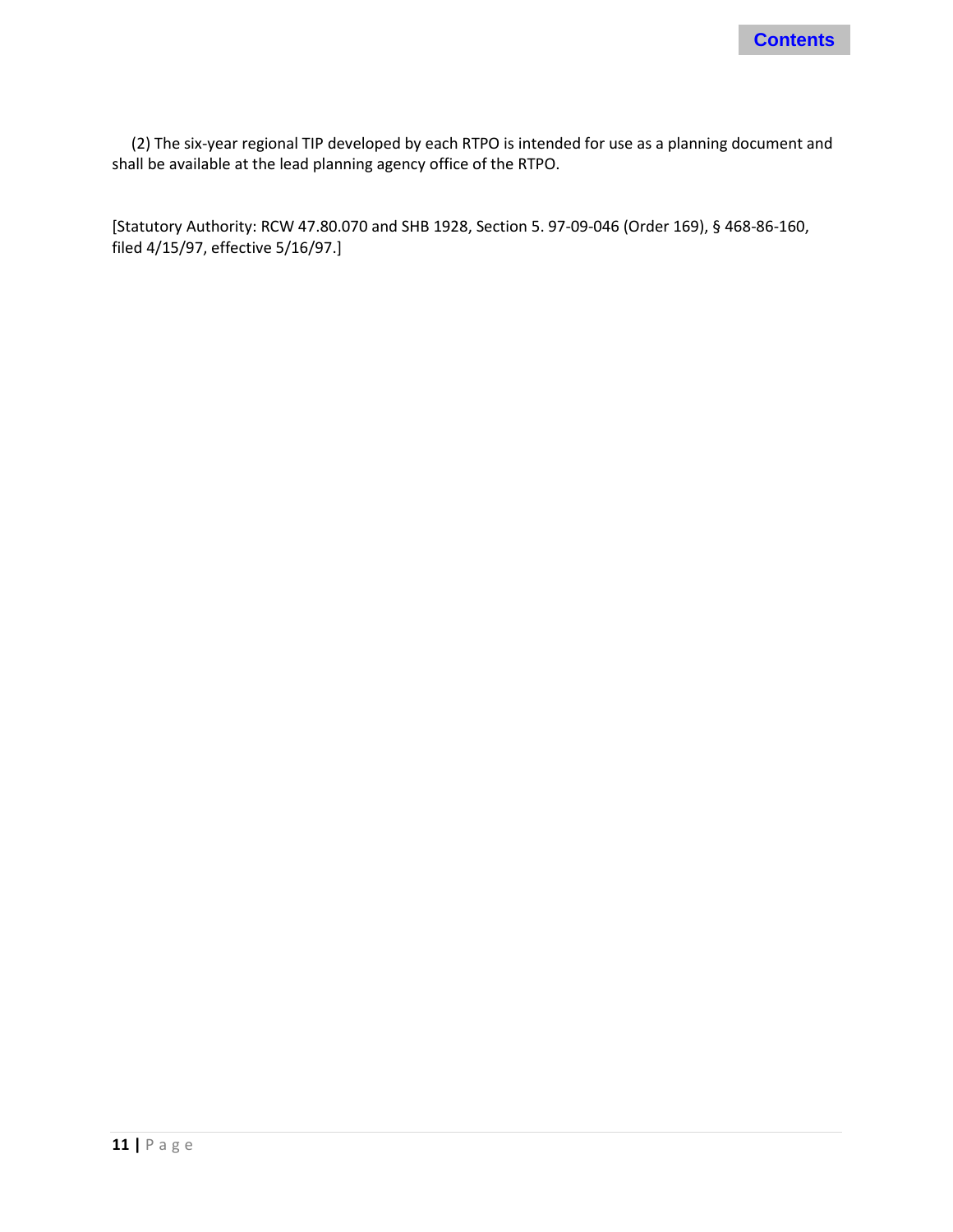#### **TITLE 23, U.S.C. Sec. 132**

# <span id="page-13-0"></span>(current as of October 19, 2012, including public laws through P.L. 112-196)

### **Sec. 133. Surface transportation program pg 73 - 77**

(b) Eligible Projects. - A State may obligate funds apportioned to it under section 104(b)(2) for the surface transportation program only for the following:

#### (1) Construction, reconstruction, rehabilitation, resurfacing, restoration, preservation, or operational improvements for highways, including construction of designated routes of the Appalachian development highway system and local access roads under section 14501 of title 40.

(2) Replacement (including replacement with fill material), rehabilitation, preservation, protection (including painting, scour countermeasures, seismic retrofits, impact protection measures, security countermeasures, and protection against extreme events) and application of calcium magnesium acetate, sodium acetate/formate, or other environmentally acceptable, minimally corrosive anti-icing and deicing compositions for bridges (and approaches to bridges and other elevated structures) and tunnels on public roads of all functional classifications, including any such construction or reconstruction necessary to accommodate other transportation modes.

(3) Construction of a new bridge or tunnel at a new location on a Federal-aid highway.

(4) Inspection and evaluation of bridges and tunnels and training of bridge and tunnel inspectors (as defined in section 144), and inspection and evaluation of other highway assets (including signs, retaining walls, and drainage structures).

(5) Capital costs for transit projects eligible for assistance under chapter 53 of title 49, including vehicles and facilities, whether publicly or privately owned, that are used to provide intercity passenger service by bus.

(6) Carpool projects, fringe and corridor parking facilities and programs, including electric vehicle and natural gas vehicle infrastructure in accordance with section 137, bicycle transportation and pedestrian walkways in accordance with section 217, and the modifications of public sidewalks to comply with the Americans with Disabilities Act of 1990 (42 U.S.C. 12101 et seq.).

(7) Highway and transit safety infrastructure improvements and programs, installation of safety barriers and nets on bridges, hazard eliminations, projects to mitigate hazards caused by wildlife, and railway-highway grade crossings.

(8) Highway and transit research and development and technology transfer programs.

(9) Capital and operating costs for traffic monitoring, management, and control facilities and programs, including advanced truck stop electrification systems.

(10) Surface transportation planning programs.

(11) Transportation alternatives.

(12) Transportation control measures listed in section  $108(f)(1)(A)$  (other than clause (xvi)) of the Clean Air Act  $(42 \text{ U.S.C. } 7408 \text{ (f)}(1)(A)).$ 

(13) Development and establishment of management systems<sup>12</sup>

(14) Environmental mitigation efforts relating to projects funded under this title in the same manner and to the same extent as such activities are eligible under section 119(g).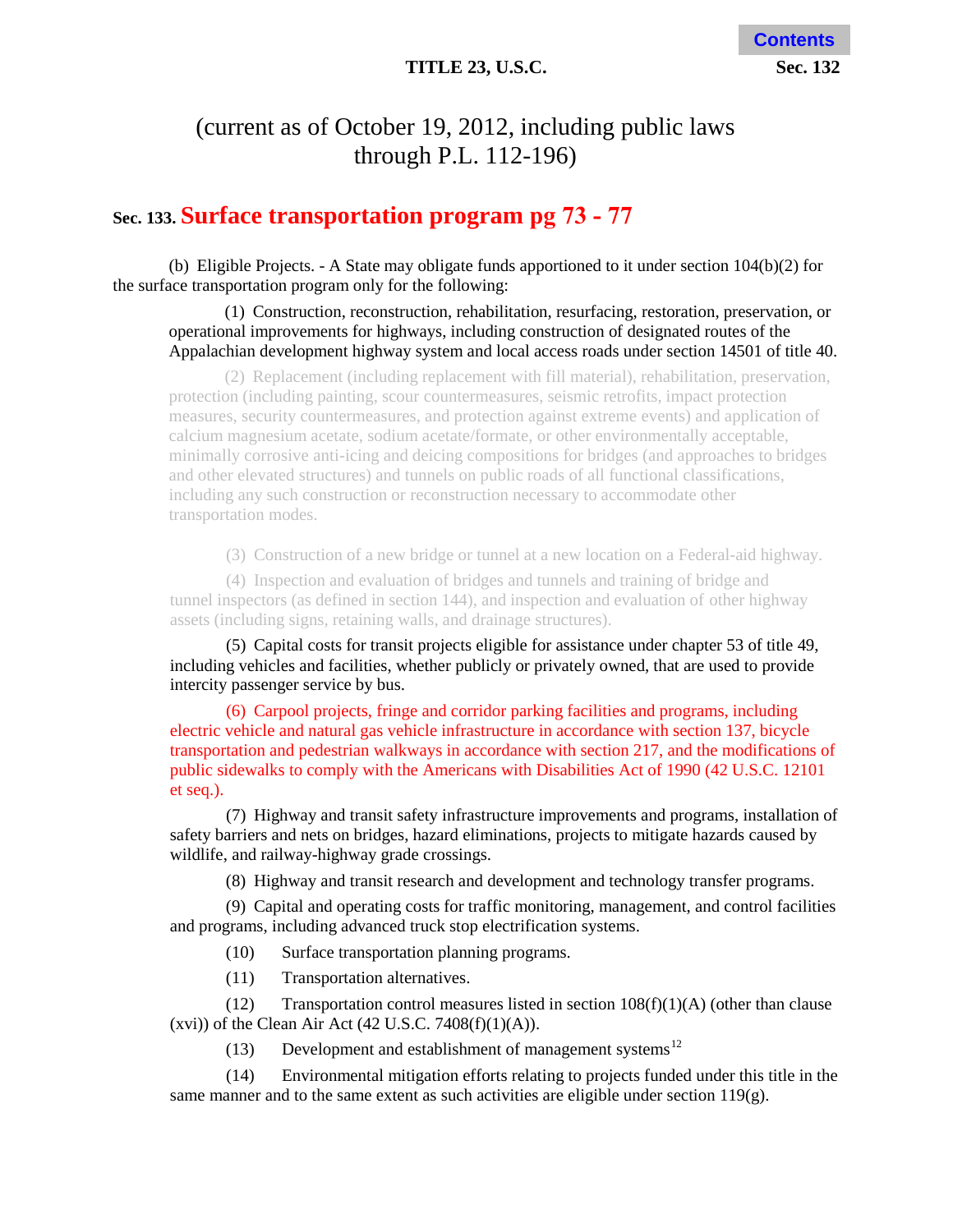(15) Projects relating to intersections that -

328.

- (A) have disproportionately high accident rates;
- (B) have high levels of congestion, as evidenced by
	- (i) interrupted traffic flow at the intersection; and

(ii) a level of service rating that is not better than "F" during peak travel hours, calculated in accordance with the Highway Capacity Manual issued by the Transportation Research Board; and

- (C) are located on a Federal-aid highway.
- (16) Infrastructure-based intelligent transportation systems capital improvements.
- (17) Environmental restoration and pollution abatement in accordance with section

(18) Control of noxious weeds and aquatic noxious weeds and establishment of native species in accordance with section 329.

(19) Projects and strategies designed to support congestion pricing, including electric toll collection and travel demand management strategies and programs.

(20) Recreational trails projects eligible for funding under section 206.

(21) Construction of ferry boats and ferry terminal facilities eligible for funding under section 129(c).

(22) Border infrastructure projects eligible for funding under section 1303 of the SAFETEA-LU (23 U.S.C. 101 note; Public Law 109-59).

(23) Truck parking facilities eligible for funding under section 1401 of the MAP-21.

(24) Development and implementation of a State asset management plan for the National Highway System in accordance with section 119, including data collection, maintenance, and integration and the costs associated with obtaining, u[pda](#page-14-0)ting, and licensing software and equipment required for risk based asset management and performance based management, and for similar activities related to the development and implementation of a performance based management program for other public roads.

(25) A project that, if located within the boundaries of a port terminal, includes only such surface transportation infrastructure modifications as are necessary to facilitate direct intermodal interchange, transfer, and access into and out of the port.

(26) Construction and operational improvements for any minor collector if -

(A) the minor collector, and the project to be carried out with respect to the minor collector, are in the same corridor as, and in proximity to, a Federal-aid highway designated as part of the National Highway System;

(B) the construction or improvements will enhance the level of service on the Federal-aid highway described in subparagraph (A) and improve regional traffic flow; and

(C) the construction or improvements are more cost-effective, as determined by a benefit-cost analysis, than an improvement to the Federal-aid highway described in subparagraph (A).

<span id="page-14-0"></span>(c) Location of Projects. - Surface transportation program projects may not be undertaken on roads functionally classified as local or rural minor collectors unless the roads were on a Federalaid highway system on January 1, 1991, except -

(1) as provided in subsection (g);

(2) for projects described in paragraphs  $(2)$ ,  $(4)$ ,  $(6)$ ,  $(7)$ ,  $(11)$ ,  $(20)$ ,  $(25)$ , and  $(26)$ of subsection (b); and

(3) as approved by the Secretary.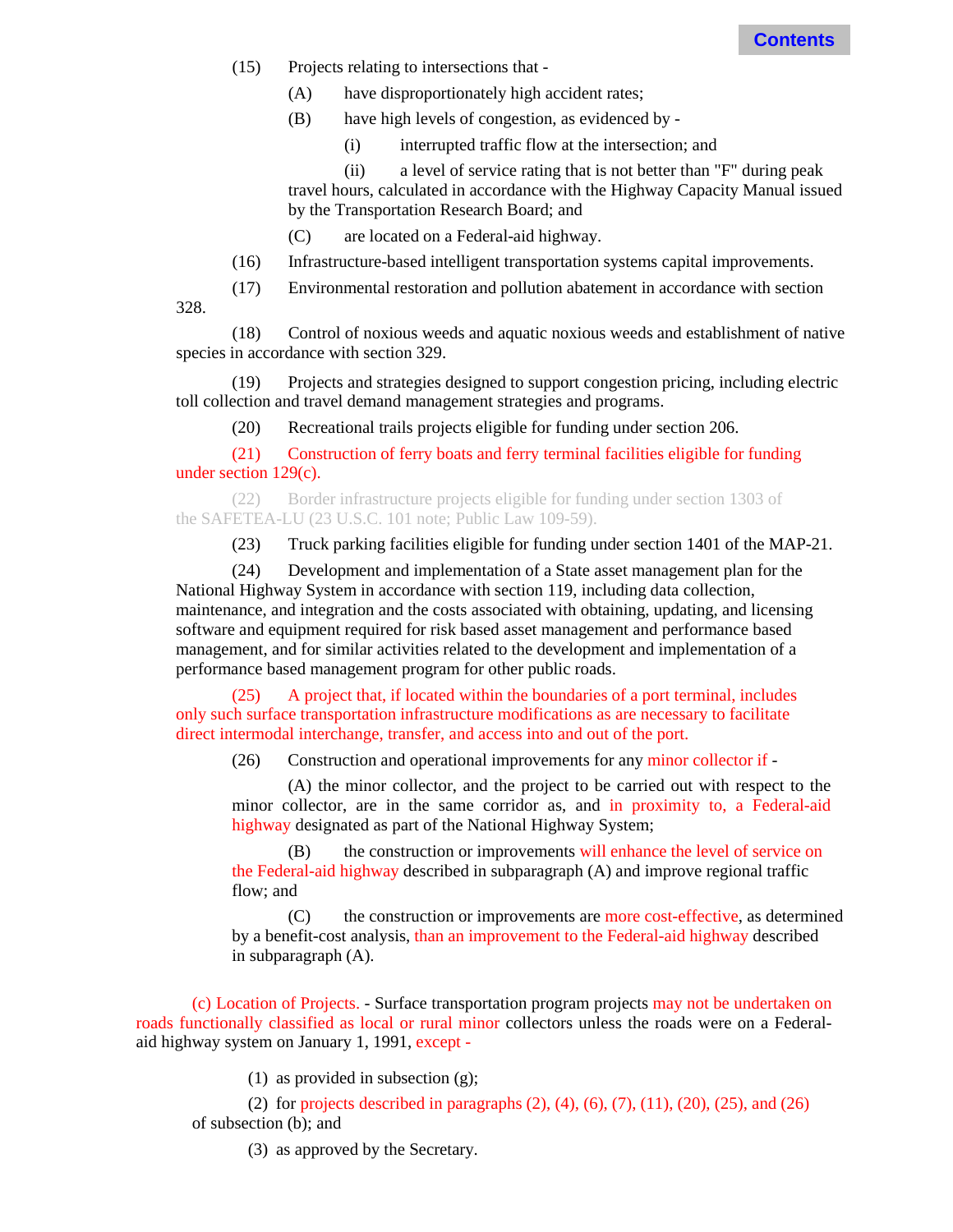# **Sec. 213. Transportation alternatives pg 196 - 197**

(b) Eligible Projects. - A State may obligate the funds reserved under this section for any of the following projects or activities:

(1) Transportation alternatives, as defined in section 101.

(2) The recreational trails program under section 206.

(3) The safe routes to school program under section 1404 of the SAFETEA-LU (23 U.S.C. 402 note; Public Law 109-59).

(4) Planning, designing, or constructing boulevards and other roadways largely in the right-of-way of former Interstate System routes or other divided highways.

#### from section 101 . . .

(29) Transportation alternatives.—The term "transportation alternatives" means any of the following activities when carried out as part of any program or project authorized or funded under this title, or as an independent program or project related to surface transportation:

(A) Construction, planning, and design of on-road and off-road trail facilities for pedestrians, bicyclists, and other nonmotorized forms of transportation, including sidewalks, bicycle infrastructure, pedestrian and bicycle signals, traffic calming techniques, lighting and other safety-related infrastructure, and transportation projects to achieve compliance with the Americans with Disabilities Act of 1990 (42 U.S.C. 12101 et seq.).

(B) Construction, planning, and design of infrastructure-related projects and systems that will provide safe routes for non-drivers, including children, older adults, and individuals with disabilities to access daily needs.

(C) Conversion and use of abandoned railroad corridors for trails for pedestrians, bicyclists, or other nonmotorized transportation users.

(D) Construction of turnouts, overlooks, and viewing areas.

(E) Community improvement activities, including—

(i) inventory, control, or removal of outdoor advertising;

(ii) historic preservation and rehabilitation of historic transportation facilities;

(iii) vegetation management practices in transportation rights-of-way to improve roadway safety, prevent against invasive species, and provide erosion control; and

(iv) archaeological activities relating to impacts from implementation of a transportation project eligible under this title.

(F) Any environmental mitigation activity, including pollution prevention and pollution abatement activities and mitigation to—

(i) address stormwater management, control, and water pollution prevention or abatement related to highway construction or due to highway runoff, including activities described in sections 133(b)(11), 328(a), and 329; or

(ii) reduce vehicle-caused wildlife mortality or to restore and maintain connectivity among terrestrial or aquatic habitats.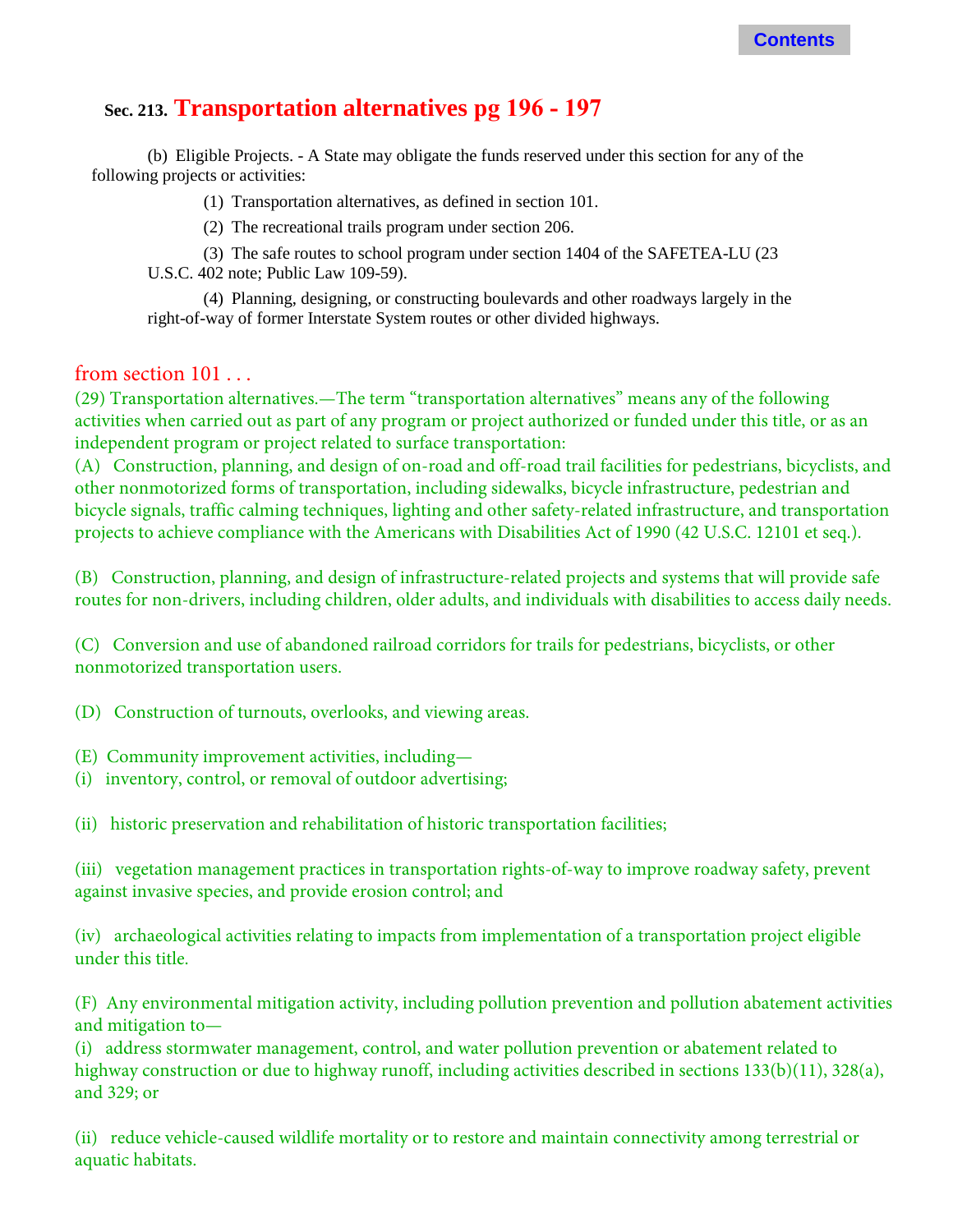(B) Definition of eligible entity. - In this paragraph, the term "eligible entity" means -

- (i) a local government;
- (ii) a regional transportation authority;
- (iii) a transit agency;
- (iv) a natural resource or public land agency;
- (v) a school district, local education agency, or school;
- (vi) a tribal government; and
- (vii) any other local or regional governmental entity with

responsibility for or oversight of transportation or recreational trails (other than a metropolitan planning organization or a State agency) that the State determines to be eligible, consistent with the goals of this subsection.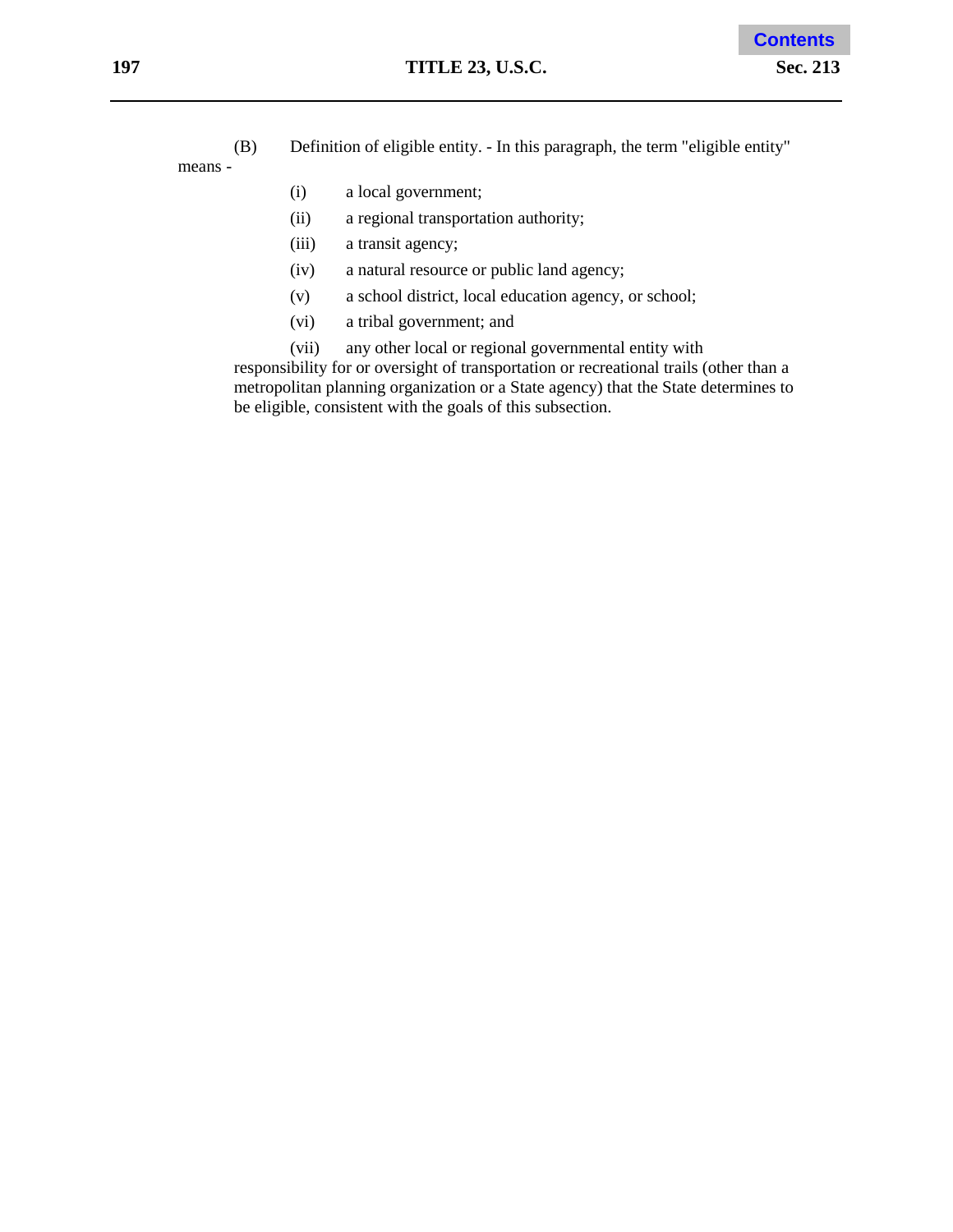

### **Pedestrian and Bicycle Funding Opportunities U.S. Department of Transportation Transit, Highway, and Safety Funds**

Revised August 12, 2016

<span id="page-17-0"></span>This table indicates potential eligibility for pedestrian and bicycle projects under U.S. Department of Transportation surface transportation funding programs. Additional restrictions may apply. See notes and basic program requirements below, and see program guidance for detailed requirements. Project sponsors should fully integrate nonmotorized accommodation into surface transportation projects. Section 1404 of the Fixing America's Surface Transportation (FAST) Act modified 23 U.S.C. 109 to require federally-funded projects on the National Highway System to consider access for other modes of transportation, and provides greater design flexibility to do so.

| <b>Key:</b> $\$$ = Funds may be used for this activity (restrictions may apply). $\$$ * = See program-specific notes for restrictions. $\_{\$}$ = Eligible, but not competitive unless part of a larger project. |                                                                                                                                   |                           |              |               |                           |               |               |                    |                           |              |               |                |                |              |              |
|------------------------------------------------------------------------------------------------------------------------------------------------------------------------------------------------------------------|-----------------------------------------------------------------------------------------------------------------------------------|---------------------------|--------------|---------------|---------------------------|---------------|---------------|--------------------|---------------------------|--------------|---------------|----------------|----------------|--------------|--------------|
|                                                                                                                                                                                                                  | <b>Pedestrian and Bicycle Funding Opportunities</b>                                                                               |                           |              |               |                           |               |               |                    |                           |              |               |                |                |              |              |
|                                                                                                                                                                                                                  | U.S. Department of Transportation Transit, Highway, and Safety Funds<br><b>RTP SRTS PLAN</b><br>TIFIA FTA ATI CMAQ HSIP NHPP STBG |                           |              |               |                           |               |               |                    |                           |              |               |                |                |              |              |
| <b>Activity or Project Type</b>                                                                                                                                                                                  | <b>TIGER</b>                                                                                                                      |                           |              |               |                           |               |               |                    | <b>TA</b>                 |              |               |                | <b>NHTSA</b>   | <b>NHTSA</b> | <b>FLTTP</b> |
|                                                                                                                                                                                                                  |                                                                                                                                   |                           |              |               |                           |               |               |                    |                           |              |               |                | 402            | 405          |              |
| Access enhancements to public transportation (includes<br>benches, bus pads)                                                                                                                                     | \$                                                                                                                                | $\mathbb{S}$              | \$           | \$            | \$                        |               | \$            | \$                 | \$                        |              |               |                |                |              | \$           |
| ADA/504 Self Evaluation / Transition Plan                                                                                                                                                                        |                                                                                                                                   |                           |              |               |                           |               |               | \$                 | $\mathcal{S}$             | $\mathbb{S}$ |               | $\mathbb{S}$   |                |              | \$           |
| Bicycle plans                                                                                                                                                                                                    |                                                                                                                                   |                           | \$           |               |                           |               |               | \$                 | $\mathbb{S}$              |              | \$            | $\mathbb{S}$   |                |              | \$           |
| Bicycle helmets (project or training related)                                                                                                                                                                    |                                                                                                                                   |                           |              |               |                           |               |               | \$                 | <b>\$SRTS</b>             |              | \$            |                | $\mathbb{S}^*$ |              |              |
| Bicycle helmets (safety promotion)                                                                                                                                                                               |                                                                                                                                   |                           |              |               |                           |               |               | $\mathbf{\hat{S}}$ | <b>\$SRTS</b>             |              | $\mathbb{S}$  |                |                |              |              |
| Bicycle lanes on road                                                                                                                                                                                            | \$                                                                                                                                | \$                        | \$           | \$            | \$                        | $\mathcal{S}$ | \$            | \$                 | \$                        |              | \$            |                |                |              | \$           |
| Bicycle parking                                                                                                                                                                                                  | $\sim$ \$                                                                                                                         | $\sim$ \$                 | \$           | \$            | $\$$                      |               | \$            | \$                 | $\mathcal{S}$             | \$           | \$            |                |                |              | \$           |
| Bike racks on transit                                                                                                                                                                                            | $\mathbb{S}$                                                                                                                      | $\mathbb{S}$              | $\mathbb{S}$ | \$            | $\mathbb{S}$              |               |               | \$                 | $\mathcal{S}$             |              |               |                |                |              | \$           |
| Bicycle share (capital and equipment; not operations)                                                                                                                                                            | $\mathbb{S}$                                                                                                                      | $\mathcal{S}$             | \$           | \$            | $\$$                      |               | \$            | \$                 | $\mathcal{S}$             |              |               |                |                |              | \$           |
| Bicycle storage or service centers at transit hubs                                                                                                                                                               | $-$ \$                                                                                                                            | $\sim$ \$                 | $\mathbb{S}$ | $\mathbb{S}$  | $\mathbb{S}$              |               |               | \$                 | $\mathcal{S}$             |              |               |                |                |              | \$           |
| Bridges / overcrossings for pedestrians and/or bicyclists                                                                                                                                                        | $\mathbb{S}$                                                                                                                      | $\mathcal{S}$             | $\mathbb{S}$ | $\mathbb{S}$  | $\overline{\mathbb{S}^*}$ | $\mathcal{S}$ | $\mathbb{S}$  | \$                 | $\mathbf{\hat{S}}$        | $\mathbb{S}$ | $\mathcal{S}$ |                |                |              | \$           |
| Bus shelters and benches                                                                                                                                                                                         | $\mathbb{S}$                                                                                                                      | $\mathcal{S}$             | $\mathbb{S}$ | $\mathbb{S}$  | $\mathbb{S}$              |               | $\mathbb{S}$  | \$                 | \$                        |              |               |                |                |              | \$           |
| Coordinator positions (State or local)                                                                                                                                                                           |                                                                                                                                   |                           |              |               | \$1 per<br>State          |               |               | \$                 | <b>SSRTS</b>              |              | \$            |                |                |              |              |
| Crosswalks (new or retrofit)                                                                                                                                                                                     | $\mathbb{S}$                                                                                                                      | $\boldsymbol{\mathsf{S}}$ | \$           | \$            | $\mathbb{S}^*$            | $\mathcal{S}$ | $\mathcal{S}$ | \$                 | \$                        | \$           | \$            |                |                |              | \$           |
| Curb cuts and ramps                                                                                                                                                                                              | $\mathbb{S}$                                                                                                                      | $\mathbb{S}$              | $\mathbb{S}$ | \$            | $\mathbf{\hat{s}}^*$      | $\mathcal{S}$ | $\mathbb{S}$  | \$                 | $\mathcal{S}$             | \$           | \$            |                |                |              | \$           |
| Counting equipment                                                                                                                                                                                               |                                                                                                                                   |                           | \$           | $\mathbb{S}$  |                           | $\mathcal{S}$ | $\mathbb{S}$  | \$                 | $\boldsymbol{\mathsf{S}}$ | \$           | \$            | $\mathbb{S}^*$ |                |              | \$           |
| Data collection and monitoring for pedestrians and/or bicyclists                                                                                                                                                 |                                                                                                                                   |                           | \$           | $\mathbb{S}$  |                           | \$            | $\mathbb{S}$  | \$                 | $\mathbb{S}$              | \$           | \$            | $\mathbb{S}^*$ |                |              | \$           |
| Historic preservation (pedestrian and bicycle and transit<br>facilities)                                                                                                                                         | \$                                                                                                                                | $\boldsymbol{\mathsf{S}}$ | $\mathbb{S}$ | $\mathbb{S}$  |                           |               |               | \$                 | \$                        |              |               |                |                |              | \$           |
| Landscaping, streetscaping (pedestrian and/or bicycle route;<br>transit access); related amenities (benches, water fountains);<br>generally as part of a larger project                                          | $\sim$ \$                                                                                                                         | $-$ \$                    | \$           | \$            |                           |               | \$            | \$                 | \$                        |              |               |                |                |              | \$           |
| Lighting (pedestrian and bicyclist scale associated with<br>pedestrian/bicyclist project)                                                                                                                        | \$                                                                                                                                | \$                        | \$           | \$            |                           | $\mathcal{S}$ | \$            | \$                 | \$                        | \$           | \$            |                |                |              | \$           |
| Maps (for pedestrians and/or bicyclists)                                                                                                                                                                         |                                                                                                                                   |                           | \$           | $\mathcal{S}$ | $\mathcal{S}$             |               |               | \$                 | \$                        |              | \$            | $\mathbb{S}^*$ |                |              |              |
| Paved shoulders for pedestrian and/or bicyclist use                                                                                                                                                              | $\mathbb{S}$                                                                                                                      | $\mathcal{S}$             |              |               | $\mathbb{S}^*$            | \$            | \$            | \$                 | \$                        |              | $\mathbb{S}$  |                |                |              | \$           |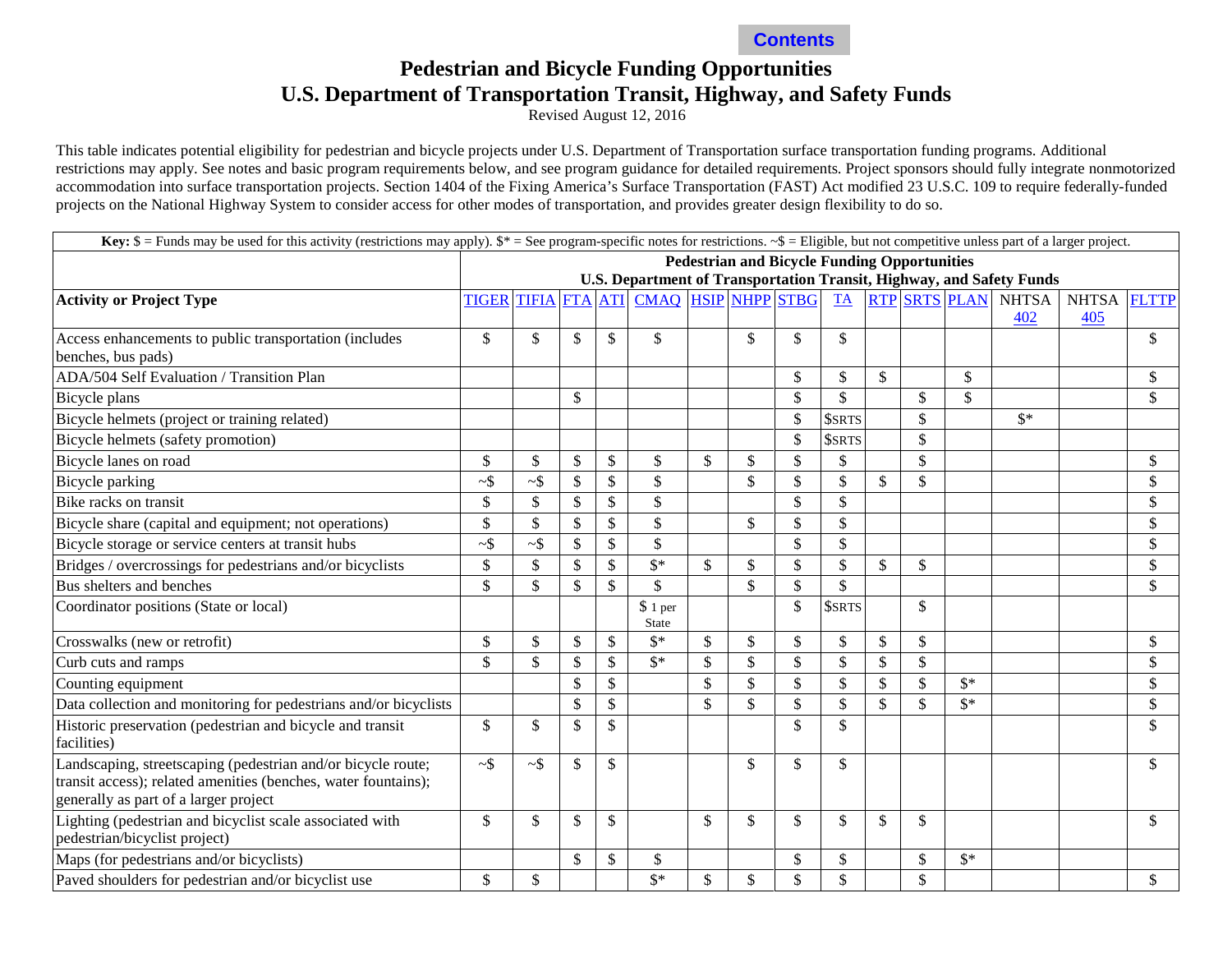| <b>Key:</b> $\$$ = Funds may be used for this activity (restrictions may apply). $\$$ * = See program-specific notes for restrictions. $\_{\$}$ = Eligible, but not competitive unless part of a larger project. |                                                                      |              |            |            |                     |               |              |                    |                                  |                    |               |                      |                |                |              |
|------------------------------------------------------------------------------------------------------------------------------------------------------------------------------------------------------------------|----------------------------------------------------------------------|--------------|------------|------------|---------------------|---------------|--------------|--------------------|----------------------------------|--------------------|---------------|----------------------|----------------|----------------|--------------|
|                                                                                                                                                                                                                  | <b>Pedestrian and Bicycle Funding Opportunities</b>                  |              |            |            |                     |               |              |                    |                                  |                    |               |                      |                |                |              |
|                                                                                                                                                                                                                  | U.S. Department of Transportation Transit, Highway, and Safety Funds |              |            |            |                     |               |              |                    |                                  |                    |               |                      |                |                |              |
| <b>Activity or Project Type</b>                                                                                                                                                                                  | <b>TIGER</b>                                                         | <b>TIFIA</b> | <b>FTA</b> | <b>ATI</b> | CMAQ HSIP NHPP STBG |               |              |                    | <b>TA</b>                        |                    |               | <b>RTP SRTS PLAN</b> | <b>NHTSA</b>   | <b>NHTSA</b>   | <b>FLTTP</b> |
|                                                                                                                                                                                                                  |                                                                      |              |            |            |                     |               |              |                    |                                  |                    |               |                      | 402            | 405            |              |
| Pedestrian plans                                                                                                                                                                                                 |                                                                      |              | \$         |            |                     |               |              | \$                 | $\mathbb{S}$                     |                    | $\mathbb{S}$  | $\mathbb{S}$         |                |                | \$           |
| Recreational trails                                                                                                                                                                                              | $\sim$ \$                                                            | ~5           |            |            |                     |               |              | \$                 | $\mathbf{\hat{S}}$               | \$                 |               |                      |                |                | \$           |
| Road Diets (pedestrian and bicycle portions)                                                                                                                                                                     | \$                                                                   | \$           |            |            |                     | \$            | \$           | $\mathsf{\$}$      | \$                               |                    |               |                      |                |                | \$           |
| Road Safety Assessment for pedestrians and bicyclists                                                                                                                                                            |                                                                      |              |            |            |                     | \$            |              | \$                 | $\mathsf{\$}$                    |                    |               | \$                   |                |                | \$           |
| Safety education and awareness activities and programs to<br>inform pedestrians, bicyclists, and motorists on ped/bike safety                                                                                    |                                                                      |              |            |            |                     |               |              | <b>\$SRTS</b>      | <b>\$SRTS</b>                    |                    | \$            | $\mathbb{S}^*$       | $\mathbb{S}^*$ | $\mathbb{S}^*$ |              |
| Safety education positions                                                                                                                                                                                       |                                                                      |              |            |            |                     |               |              |                    | <b><i><u>SSRTS</u></i></b> SSRTS |                    | <sup>\$</sup> |                      | $\mathbb{S}^*$ |                |              |
| Safety enforcement (including police patrols)                                                                                                                                                                    |                                                                      |              |            |            |                     |               |              | <b>\$SRTS</b>      | <b>\$SRTS</b>                    |                    | $\mathbb{S}$  |                      | $\mathbb{S}^*$ | $\mathbb{S}^*$ |              |
| Safety program technical assessment (for peds/bicyclists)                                                                                                                                                        |                                                                      |              |            |            |                     |               |              |                    | <b><i>SSRTS SSRTS</i></b>        |                    | $\mathcal{S}$ | $\mathbb{S}^*$       | \$             |                |              |
| Separated bicycle lanes                                                                                                                                                                                          | \$                                                                   | \$           | \$         | \$         | \$                  | \$            | \$           | \$                 | \$                               |                    | $\mathcal{S}$ |                      |                |                | \$           |
| Shared use paths / transportation trails                                                                                                                                                                         | \$                                                                   | \$           | \$         | \$         | $\mathbb{S}^*$      | \$            | $\mathbb{S}$ | $\mathcal{S}$      | \$                               | \$                 | $\mathcal{S}$ |                      |                |                | \$           |
| Sidewalks (new or retrofit)                                                                                                                                                                                      | \$                                                                   | \$           | \$         | \$         | $\mathbb{S}$        | \$            | $\mathbb{S}$ | $\mathbb{S}$       | $\mathbb{S}$                     | \$                 | $\mathcal{S}$ |                      |                |                | \$           |
| Signs / signals / signal improvements                                                                                                                                                                            | \$                                                                   | \$           | \$         | \$         | \$                  | \$            | \$           | \$                 | \$                               |                    | $\mathbb{S}$  |                      |                |                | \$           |
| Signed pedestrian or bicycle routes                                                                                                                                                                              | \$                                                                   | \$           | \$         | \$         | $\mathbb{S}$        |               | $\mathbb{S}$ | $\mathbb{S}$       | \$                               |                    | $\mathcal{S}$ |                      |                |                | \$           |
| Spot improvement programs                                                                                                                                                                                        | \$                                                                   | \$           | \$         |            |                     | \$            | $\mathbb{S}$ | $\mathcal{S}$      | $\mathsf{\$}$                    | \$                 | $\mathcal{S}$ |                      |                |                | \$           |
| Stormwater impacts related to pedestrian and bicycle projects                                                                                                                                                    | \$                                                                   | \$           | \$         | \$         |                     | \$            | \$           | \$                 | \$                               | \$                 | $\mathcal{S}$ |                      |                |                | \$           |
| Traffic calming                                                                                                                                                                                                  | $\mathcal{S}$                                                        | \$           | \$         |            |                     | $\mathcal{S}$ | $\mathbb{S}$ | $\mathbf{\hat{s}}$ | $\mathbb{S}$                     |                    | $\mathcal{S}$ |                      |                |                | \$           |
| Trail bridges                                                                                                                                                                                                    | \$                                                                   | \$           |            |            | $\mathbb{S}^*$      | \$            | $\mathbb{S}$ | \$                 | $\mathbb{S}$                     | \$                 | \$            |                      |                |                | \$           |
| Trail construction and maintenance equipment                                                                                                                                                                     |                                                                      |              |            |            |                     |               |              | <b>\$RTP</b>       | <b>SRTP</b>                      | $\mathbf{\hat{S}}$ |               |                      |                |                |              |
| Trail/highway intersections                                                                                                                                                                                      | \$                                                                   | \$           |            |            | $S^*$               | \$            | $\mathbb{S}$ | \$                 | \$                               | \$                 | \$            |                      |                |                | \$           |
| Trailside and trailhead facilities (includes restrooms and water,<br>but not general park amenities; see guidance)                                                                                               | $\sim$ \$*                                                           | $-$ \$*      |            |            |                     |               |              | $\mathbb{S}^*$     | $\mathbb{S}^*$                   | $\mathbb{S}^*$     |               |                      |                |                | \$           |
| Training                                                                                                                                                                                                         |                                                                      |              |            |            | \$                  | \$            |              | $\mathbf{\hat{s}}$ | $\mathbb{S}$                     | $\mathbb{S}$       | $\mathbb{S}$  | $\mathbb{S}^*$       | $\mathbb{S}^*$ |                |              |
| Training for law enforcement on ped/bicyclist safety laws                                                                                                                                                        |                                                                      |              |            |            |                     |               |              | \$SRTS             | <b>SSRTS</b>                     |                    | \$            |                      |                | $\mathbb{S}^*$ |              |
| Tunnels / undercrossings for pedestrians and/or bicyclists                                                                                                                                                       | \$                                                                   | \$           | \$         | \$         | $\mathbb{S}^*$      | \$            | \$           | \$                 | \$                               | \$                 | $\mathcal{S}$ |                      |                |                | \$           |

#### **Abbreviations**

ADA/504: Americans with Disabilities Act of 1990 / Section 504 of the Rehabilitation Act of 1973

[TIGER:](http://www.dot.gov/tiger) Transportation Investment Generating Economic Recovery Discretionary Grant program [TIFIA:](http://www.fhwa.dot.gov/ipd/tifia/) Transportation Infrastructure Finance and Innovation Act (loans)

[FTA:](http://www.fta.dot.gov/13747_14399.html) Federal Transit Administration Capital Funds

[ATI:](http://www.fta.dot.gov/13747_14399.html) Associated Transit Improvement (1% set-aside of FTA)

[CMAQ:](http://www.fhwa.dot.gov/environment/air_quality/cmaq/) Congestion Mitigation and Air Quality Improvement Program

[HSIP:](http://safety.fhwa.dot.gov/hsip/) Highway Safety Improvement Program

[NHPP:](http://www.fhwa.dot.gov/specialfunding/nhpp/160309.cfm) National Highway Performance Program

[STBG:](http://www.fhwa.dot.gov/specialfunding/stp/) Surface Transportation Block Grant Program

[TA:](http://www.fhwa.dot.gov/environment/transportation_alternatives/) Transportation Alternatives Set-Aside (formerly Transportation Alternatives Program) [RTP:](http://www.fhwa.dot.gov/environment/recreational_trails/) Recreational Trails Program

[SRTS:](http://www.fhwa.dot.gov/environment/safe_routes_to_school/) Safe Routes to School Program / Activities

[PLAN:](http://www.fhwa.dot.gov/planning/) Statewide Planning and Research (SPR) or Metropolitan Planning funds

NHTS[A 402:](http://www.ghsa.org/html/stateinfo/programs/402.html) State and Community Highway Safety Grant Program

NHTS[A 405:](http://www.nhtsa.gov/About+NHTSA/Highway+Safety+Grant+Programs) National Priority Safety Programs (Nonmotorized safety)

[FLTTP:](http://flh.fhwa.dot.gov/) Federal Lands and Tribal Transportation Programs (Federal Lands Access Program, Federal Lands Transportation Program, Tribal Transportation Program, Nationally Significant Federal Lands and Tribal Projects)

#### **Program-specific notes**

Federal-aid funding programs have specific requirements that projects must meet, and eligibility must be determined on a case-by-case basis. For example: